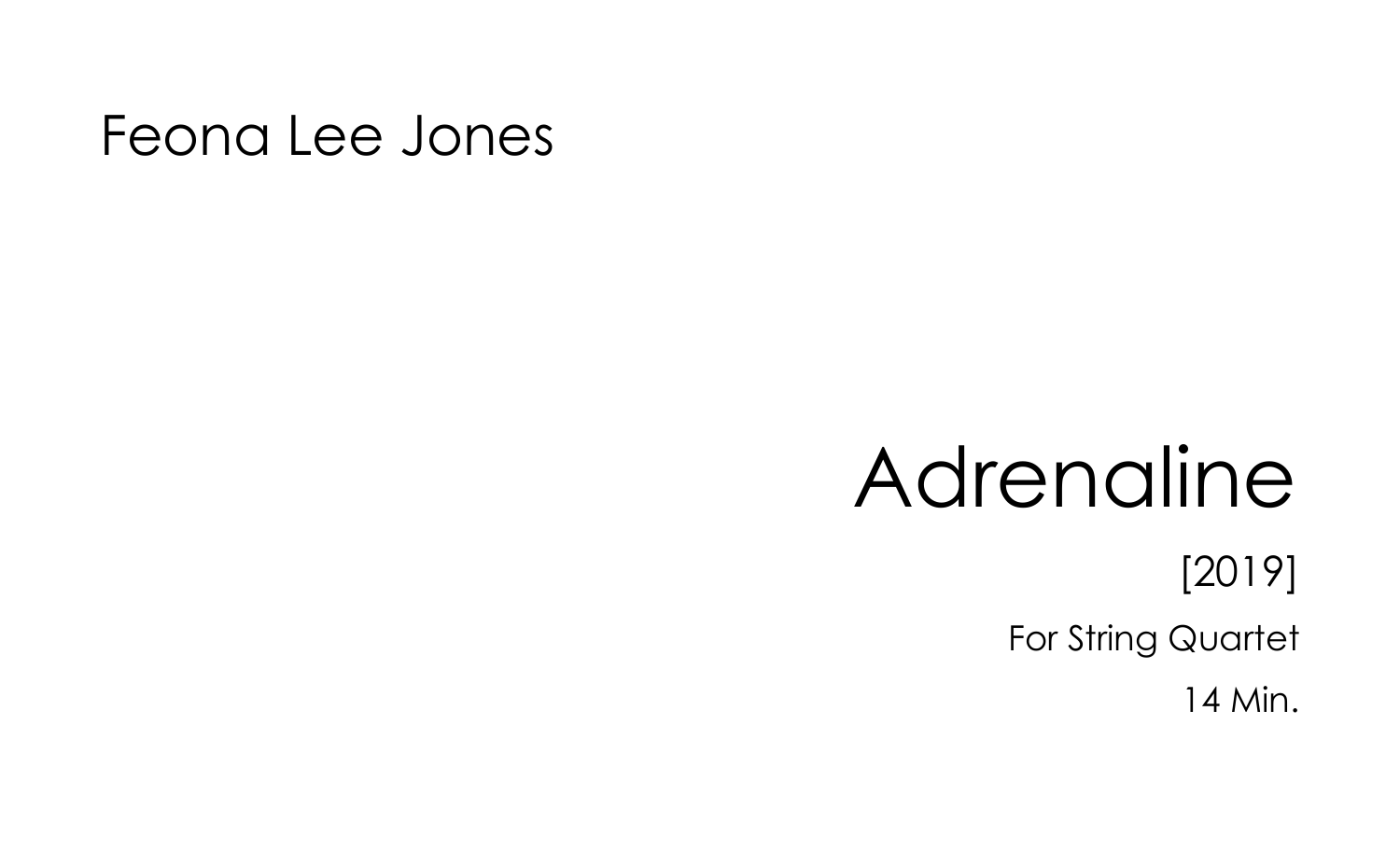**Title:** String Quartet No. 2 *Adrenaline* **Composer Name:** Feona Lee Jones **Expected Duration: 14:00** 

#### **Instrumentation:**

Violin I Violin II Viola Cello

#### **Program Notes**

*Adrenaline* is a 4-movement string quartet piece titled for the dissonant driving chromatic motives that clash and glissando towards a mass of aggressive, rhythmic, and cluster-heavy patterns that unfold into an adrenaline-driven force that continues until the end.

#### **Performance Notes**

#### **Movement 1**

The first movement is episodic in nature and loosely based on an emotional arc of a horror film. I wanted to create an experience of suspense and terror using harsh, abrasive dissonances to create a climate of anxiety by immersing the listener in an adrenaline-filled experience. In the final section of the first movement, the two violins bring back the beginning motive while playing rhythmic gestures back and forth. The interplay between the two violins creates a web of intricate rhythms while the viola and cello play a counterpoint that drives the pieces to a climactic moment where all voices reach a minor sonority played at fortississimo.

#### **Movement 2**

The second movement is the shimmery, dreamy, palate-cleanser movement designed to give the listener (and players) a break from the previous fast-paced movement. It is slower in tempo and features a lyrical quarter-note triplet motive that reappears throughout the movement. The piece is sparser and plays with space and harmonies that are gradually shifting and fading in and out. Portamento is used to slide from one note to another in order to create smooth transitions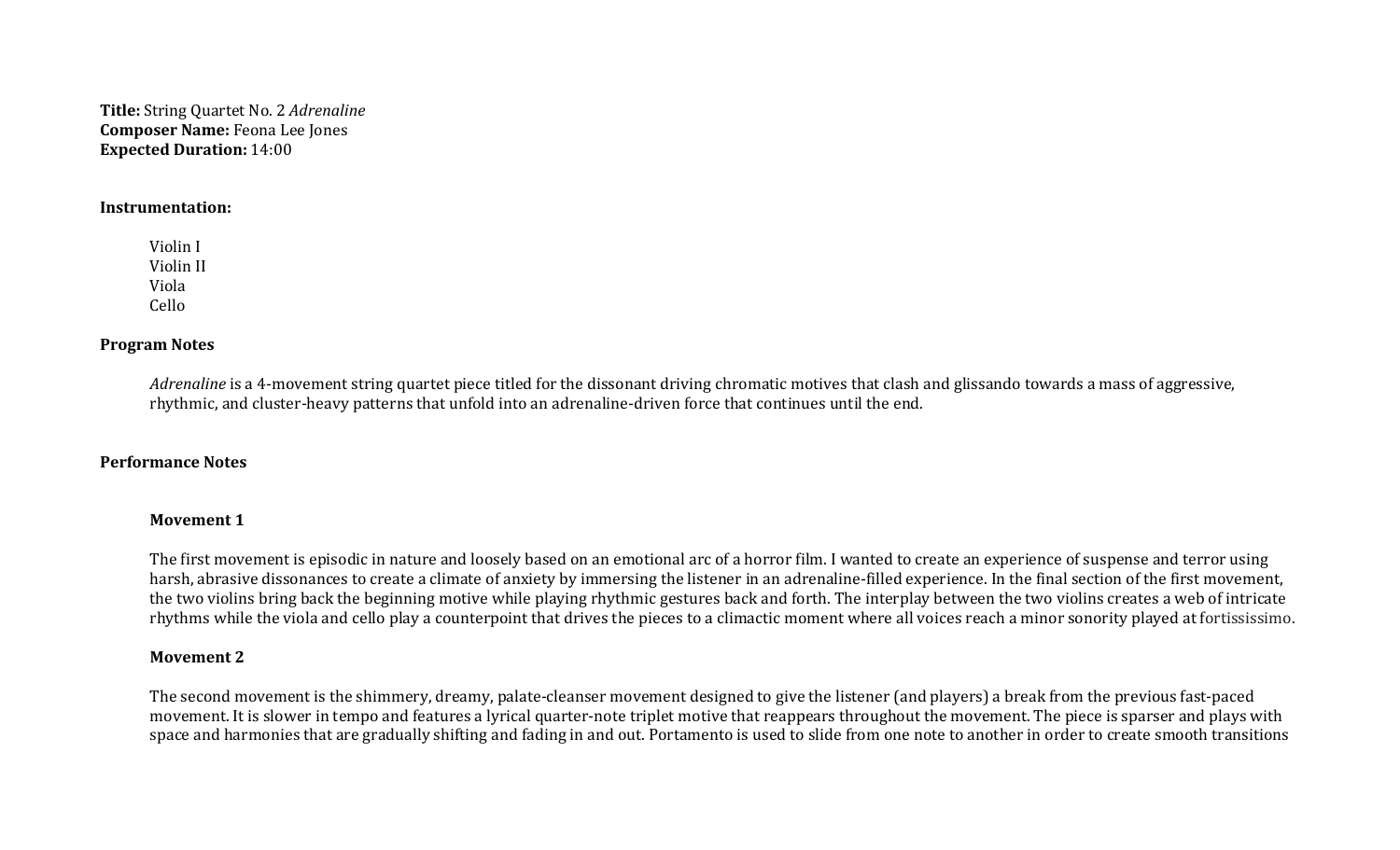and seamlessly connect the slowly fluctuating harmonies. There is a climactic point where all players are playing a harmony that builds in intensity before petering out to silence. This movement introduces a melodic and harmonic component that prepares the listener for the following movement.

**Note:** All lines in this movement refer to glissando lines, unless they are labeled as portamento lines.

#### **Movement 3**

The third movement is a high energy, fast-paced, frenzied dance movement in  $5/4$  time, but notated as a  $3/4$  bar plus a  $2/4$  bar. I was inspired by Asian instruments—specifically the dan bau and pipa when composing this movement. In order to create the same type of pitch-bending that occurs in these Asian instruments, I used a lot of pizzicato with a glissando to create a short pitch bend effect.

Another influential element that inspired me when writing this movement were David Lynch films. Lynch has the extraordinary ability to take something normal and make it otherworldly. Since I was using a more traditional approach with harmony and melody in this movement, I wanted to somehow give it an otherworldly feel. I experimented by adding quarter tones and portamento, which gave the piece a change of color and dirtied-up the melody. The addition of quarter tones and portamento gave the instruments a more exotic sound. I applied non-western techniques to break out of the western European tuning system of equal temperament, to smudge the melody, and create a different timbral color.

**Note:** The pizzicato notes with glissando lines should all be short. The "goal" note they slide to is just a guide note, but it does not necessarily mean one has to land on that particular note. Also "spic." stands for spiccato.

#### **Movement 4**

The fourth and final movement contains motives and material from the earlier movements. I wanted to end the string quartet with a fast-paced movement that left the listener wanting more. My challenge was to effectively and efficiently say what I want to say in two minutes or less and not overstay my welcome. The final movement contains motives and fragments of ideas from earlier movements. I chose to stick with only a couple ideas to give the listener something to remember. It is the final movement where the title of the piece, *Adrenaline* is most appropriate. Towards the middle and end of the piece there are places where the music speeds up giving it a more frantic feeling. At the end, the piece builds in intensity and strength and ends by running off a cliff into silence.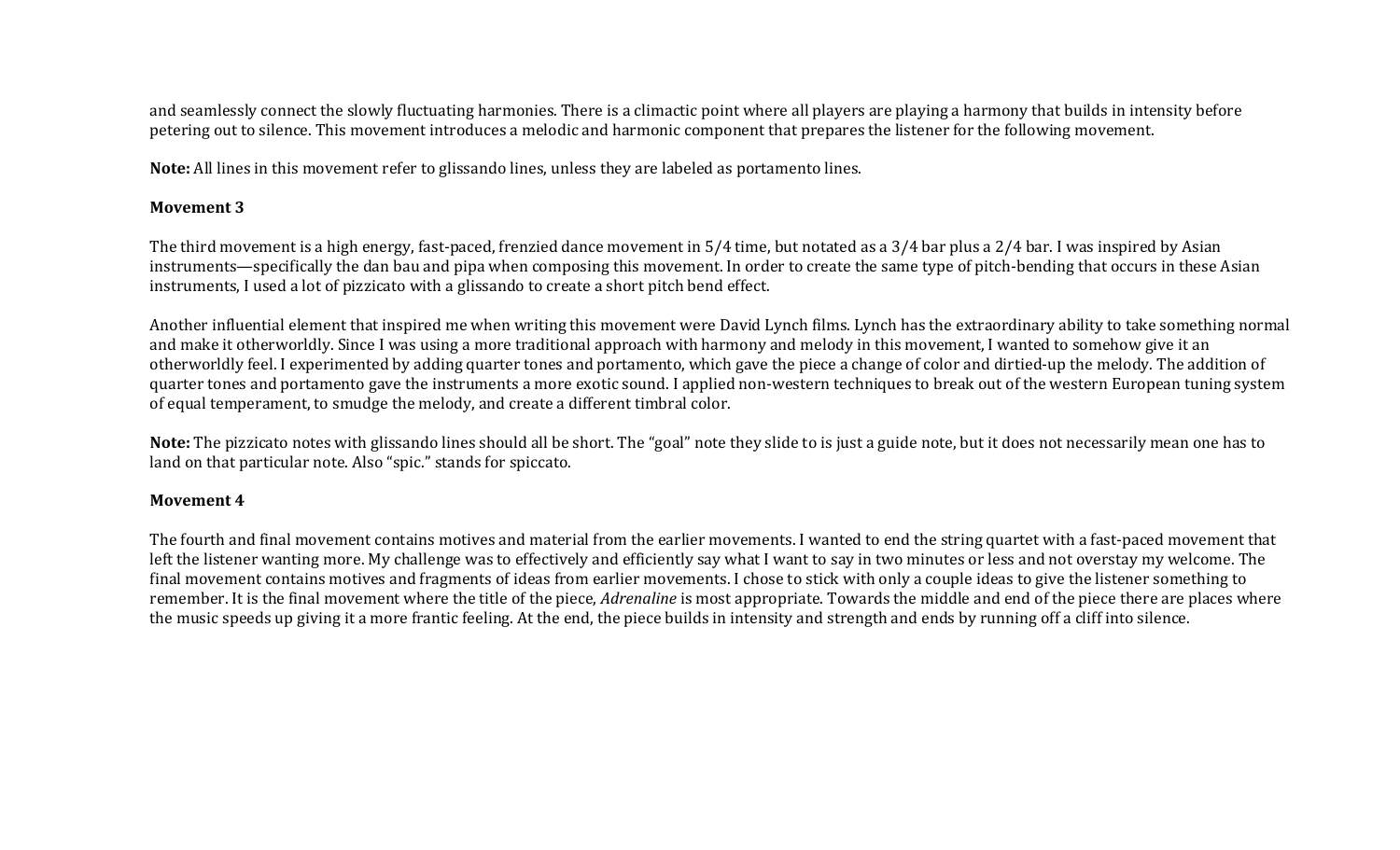## String Quartet No. 2



Feona Lee Jones (2019)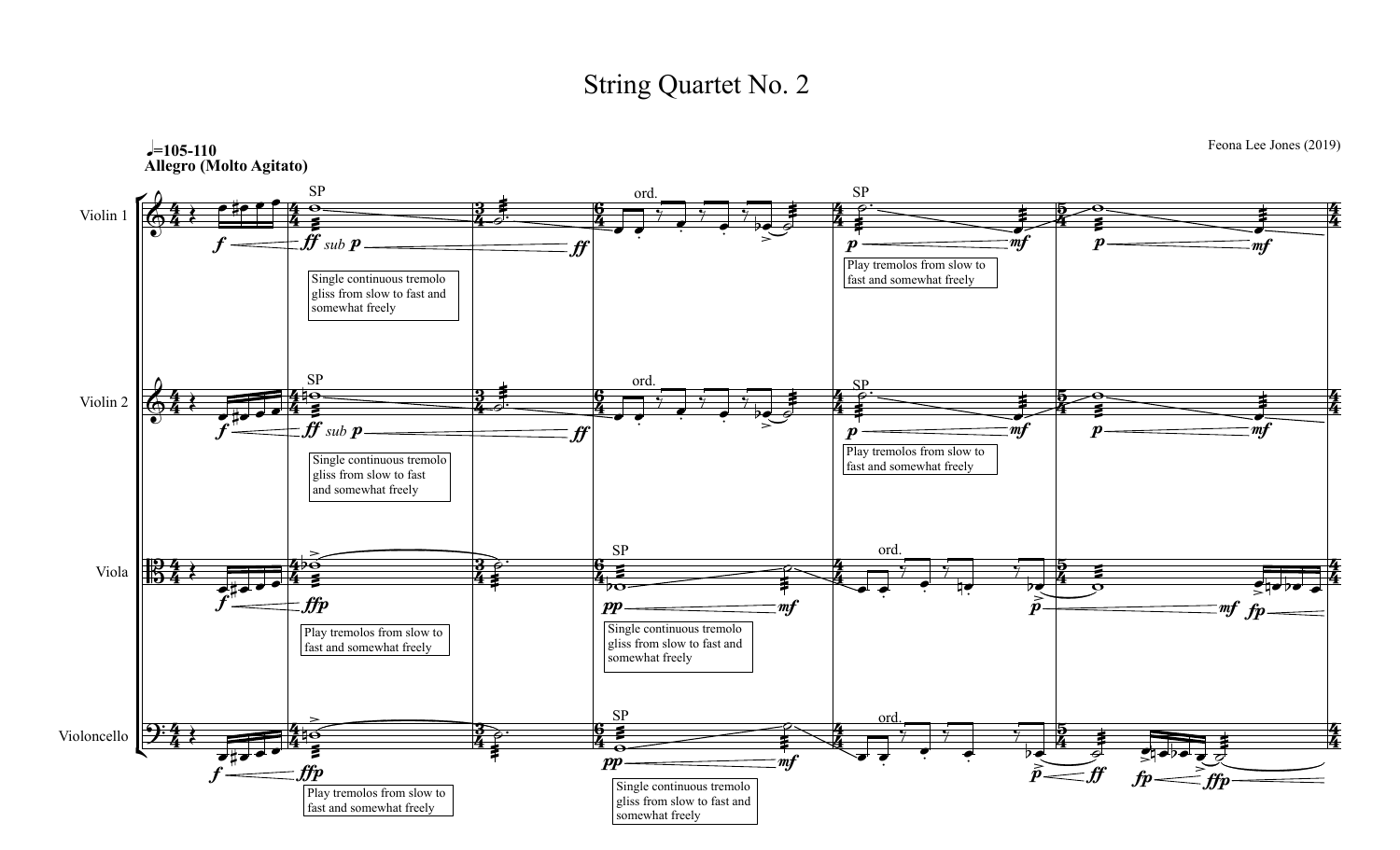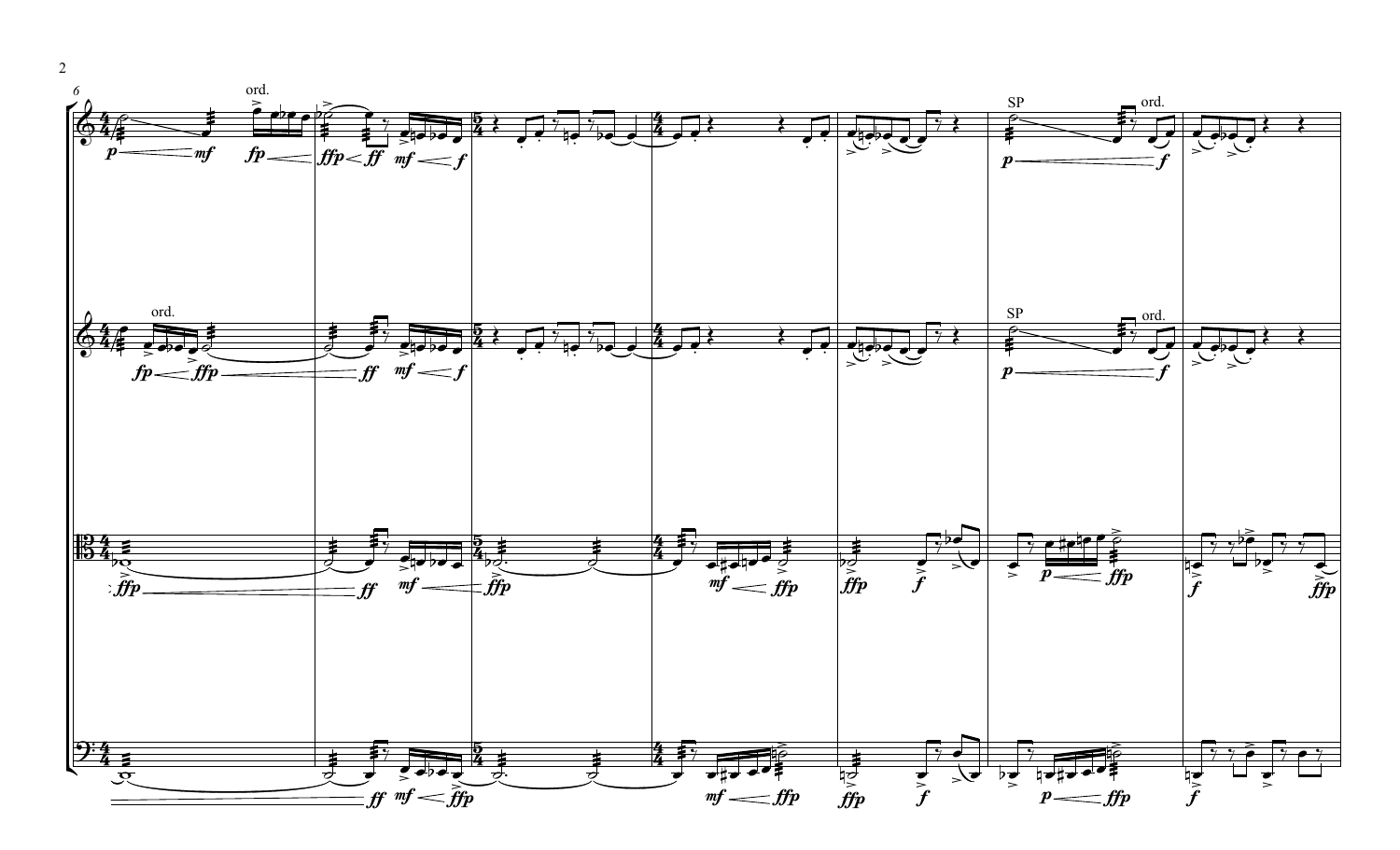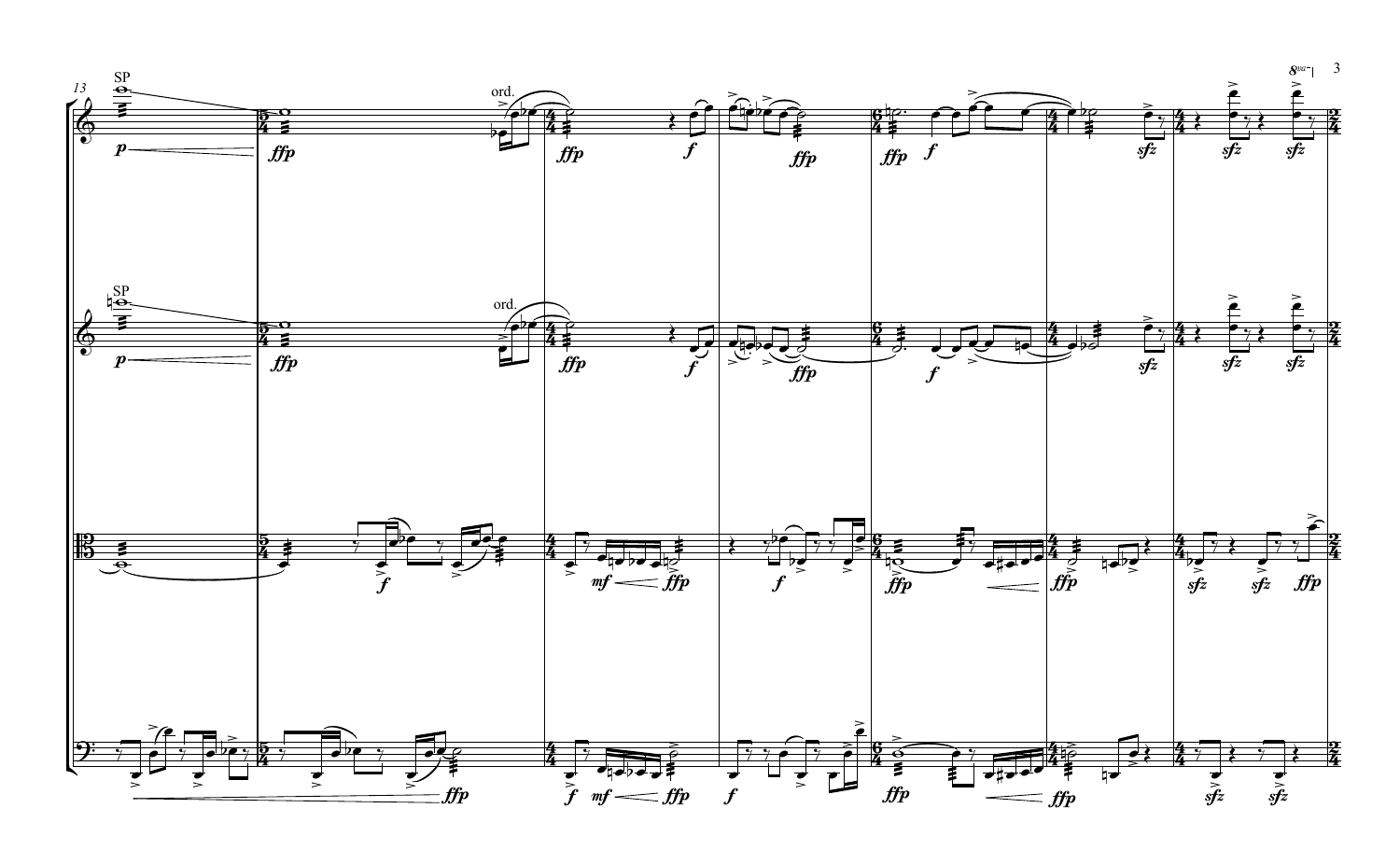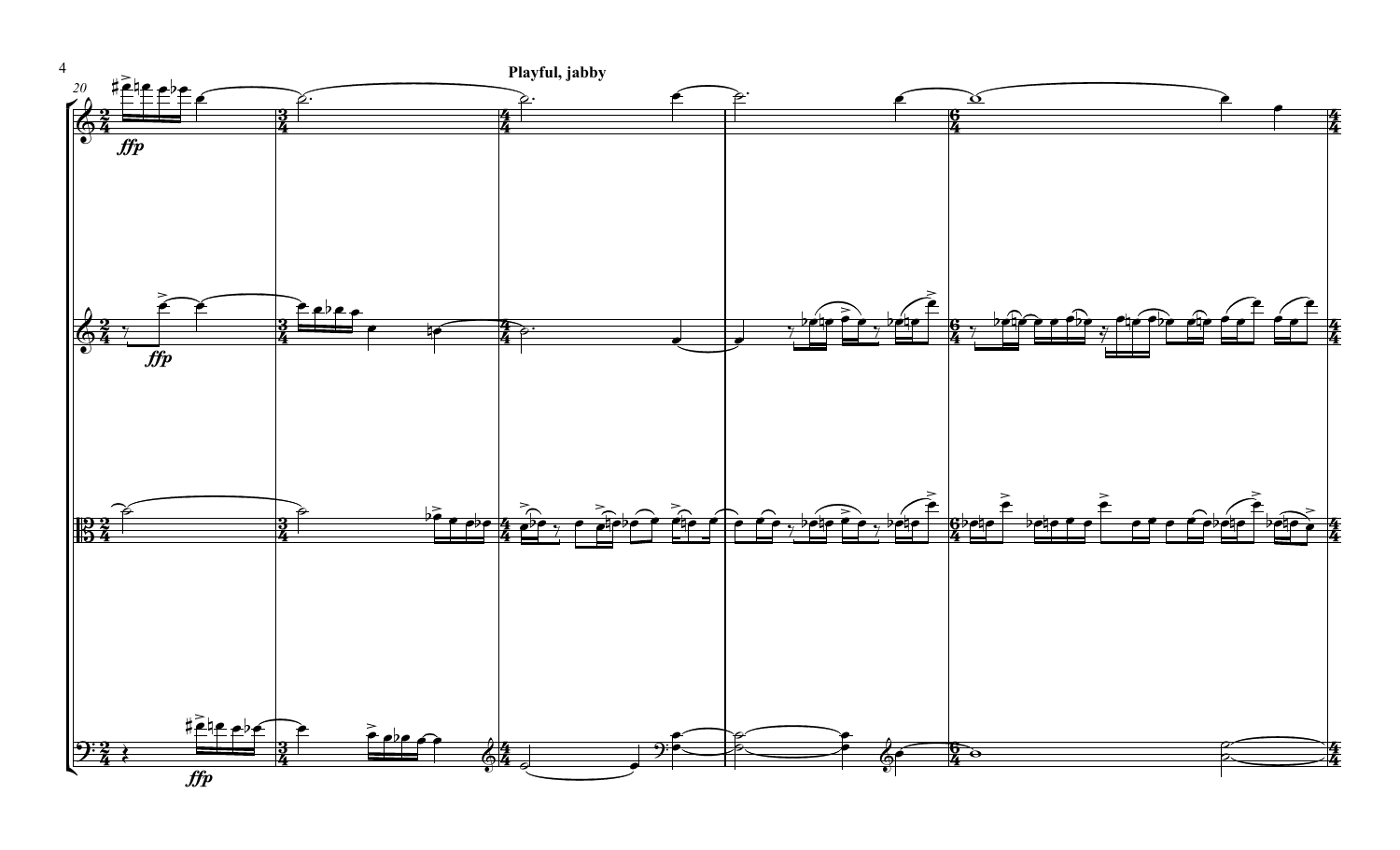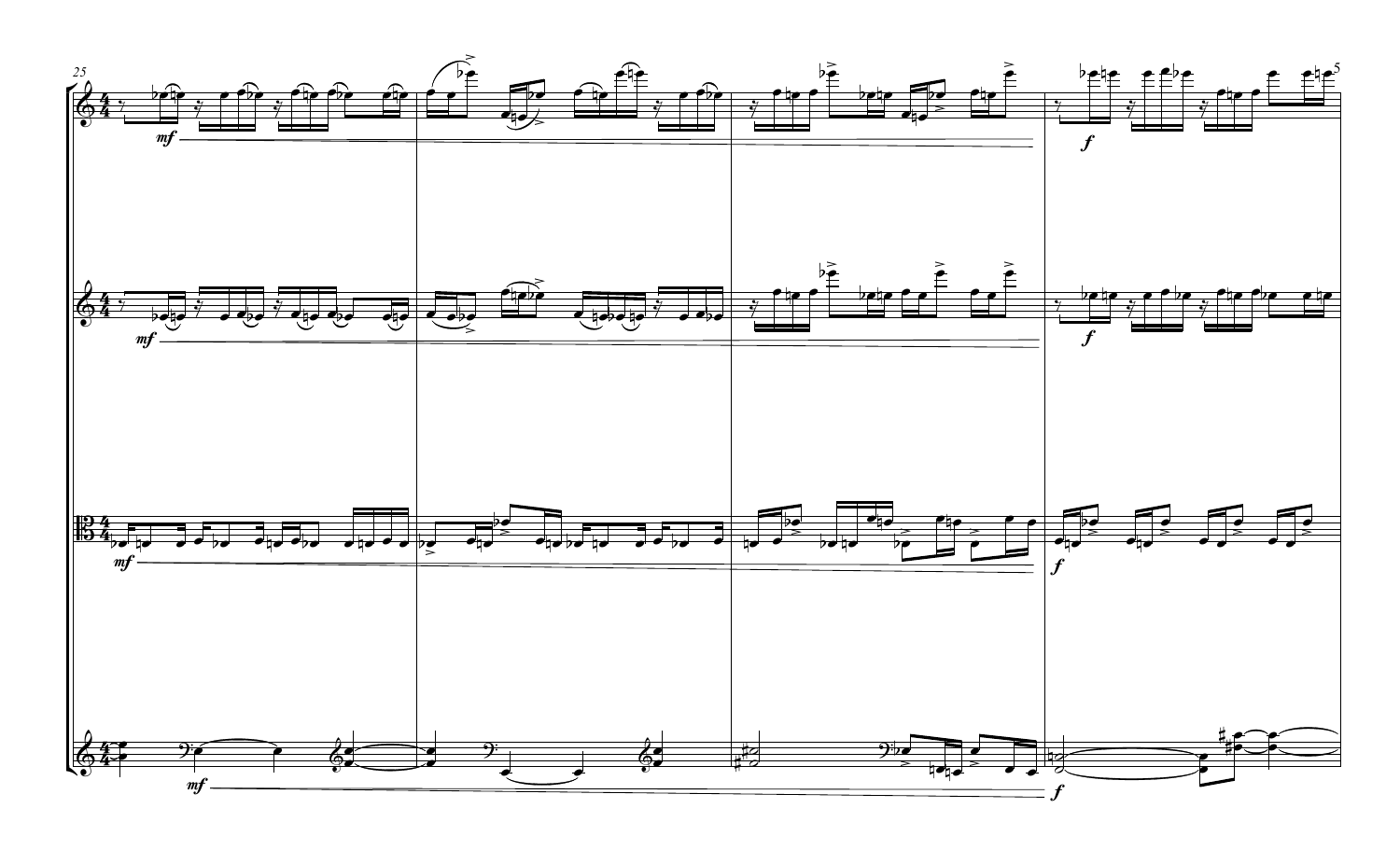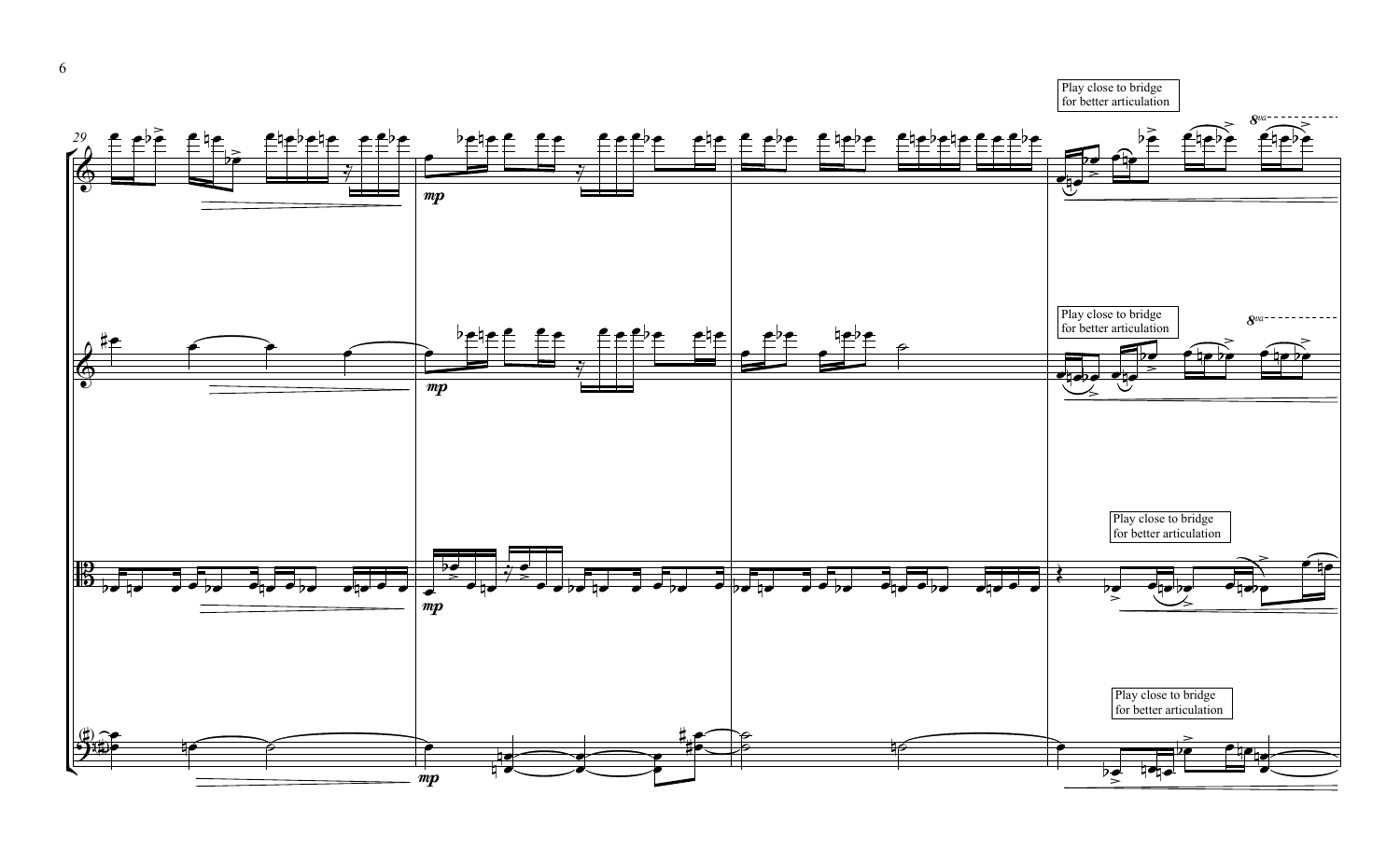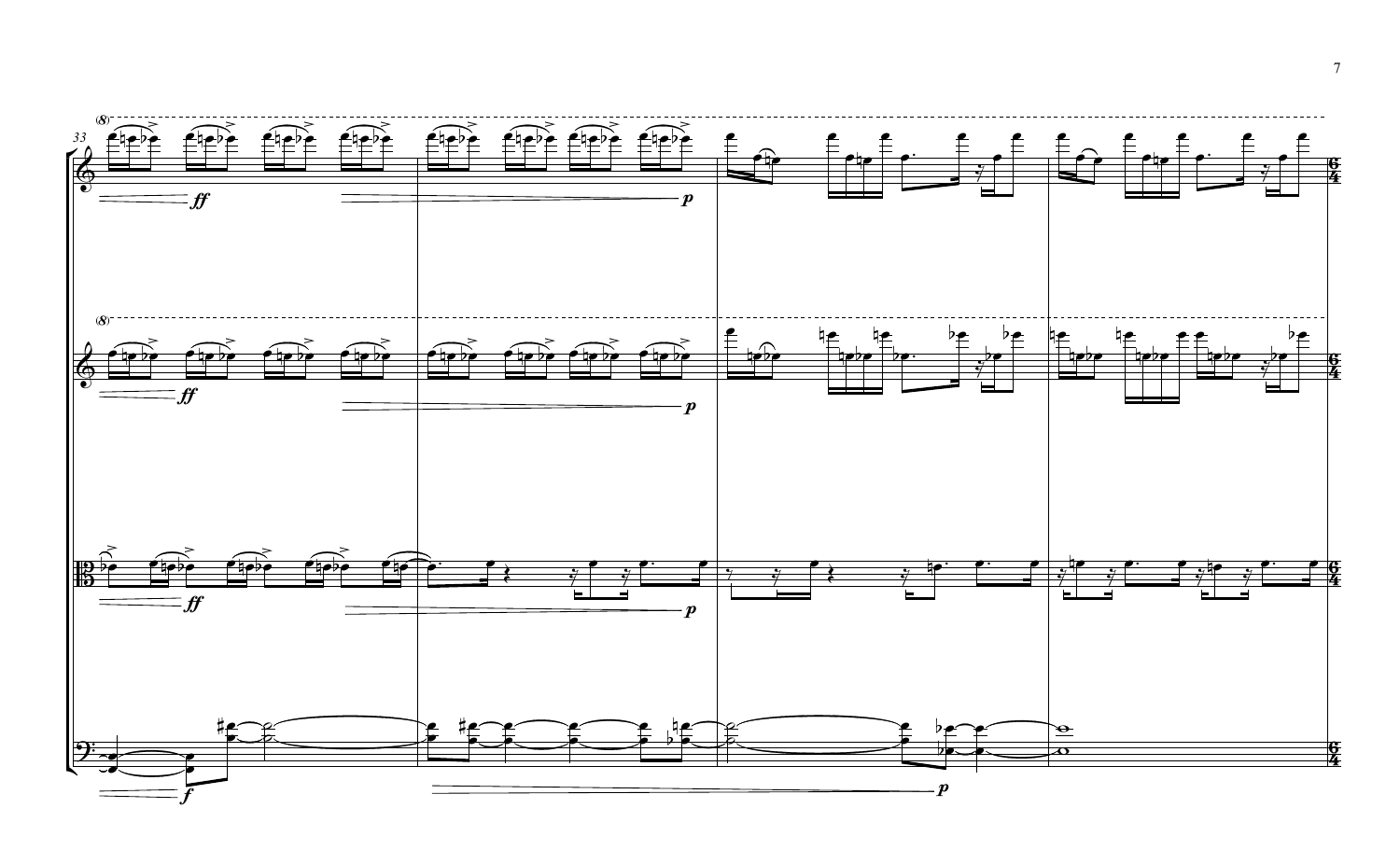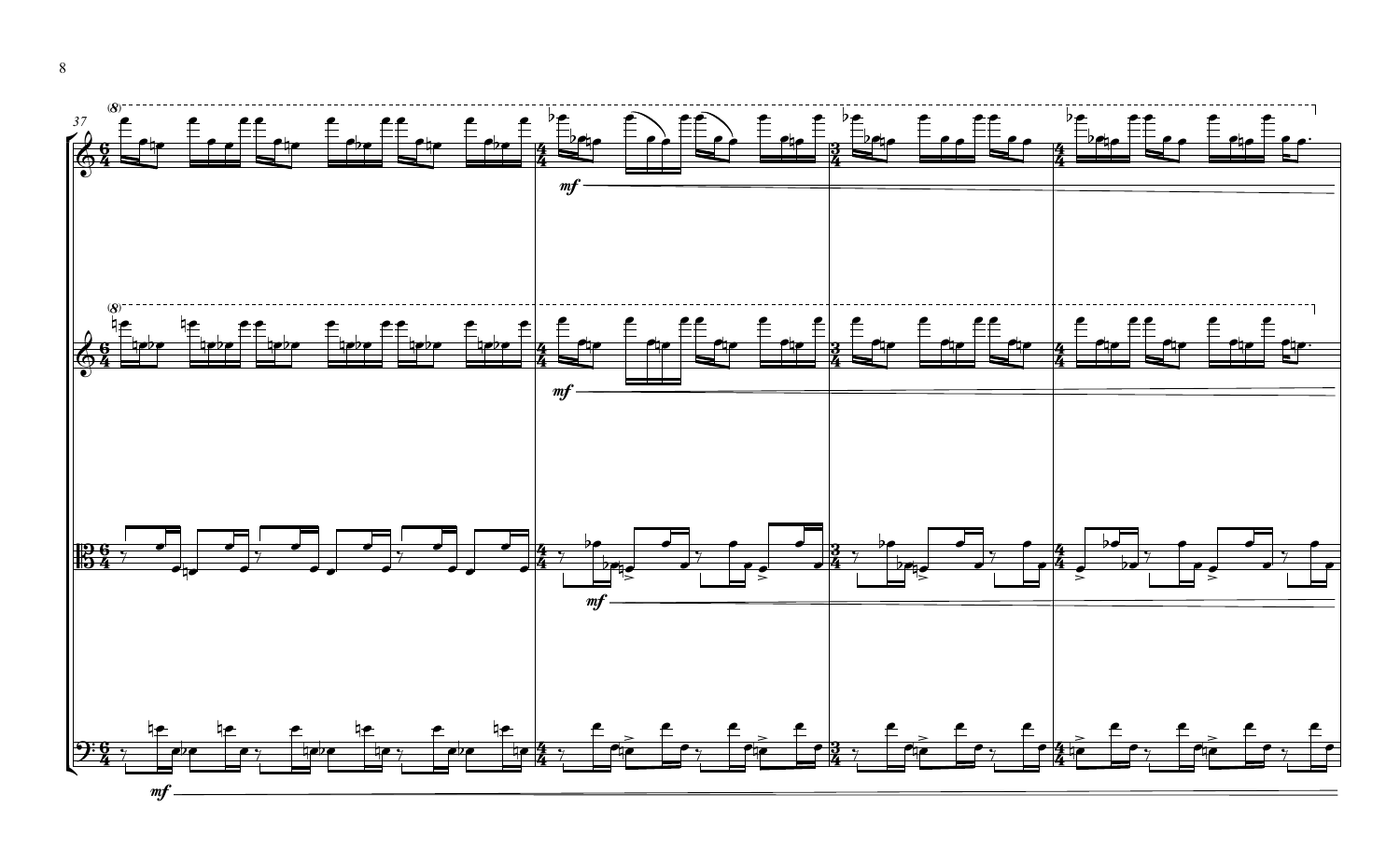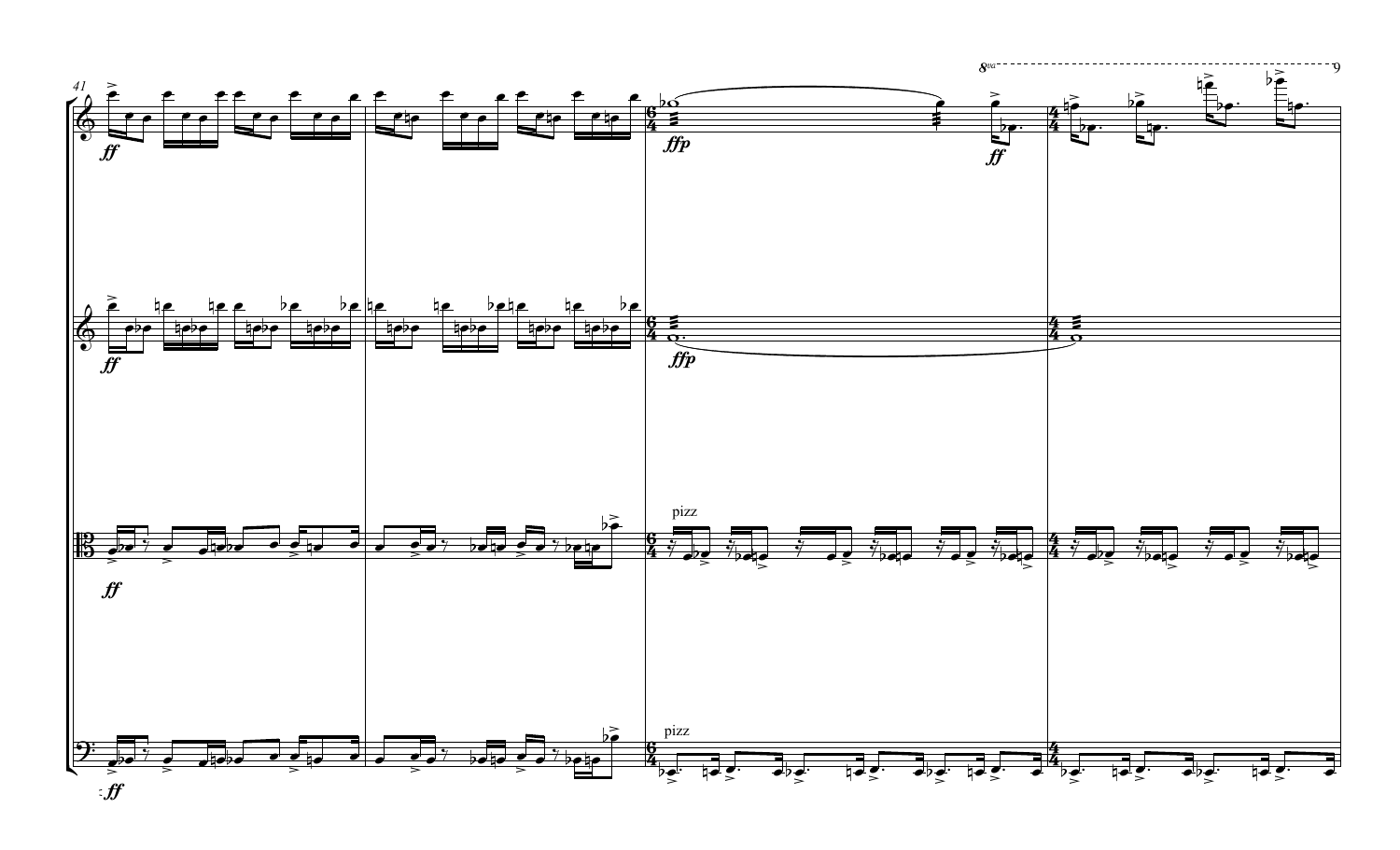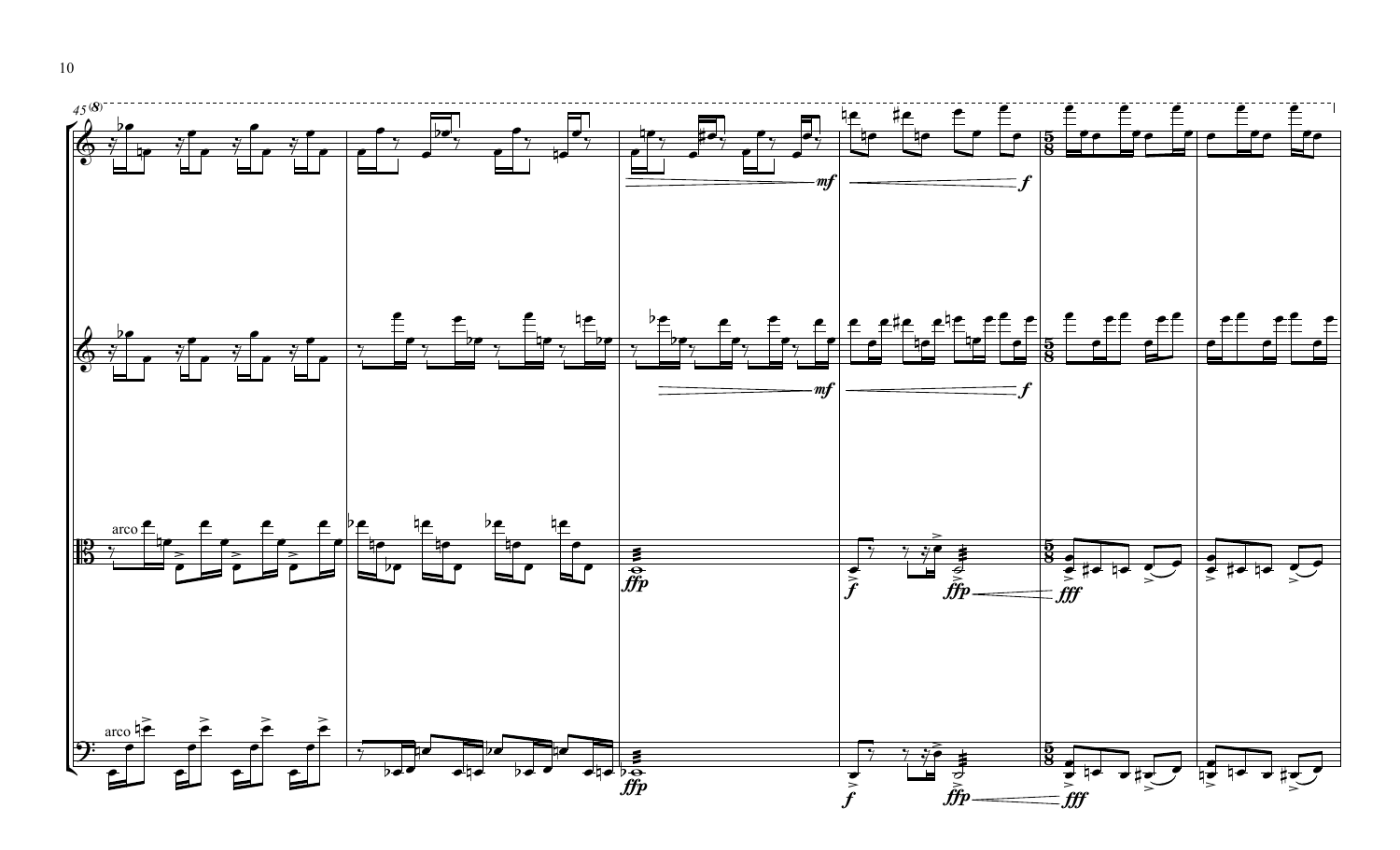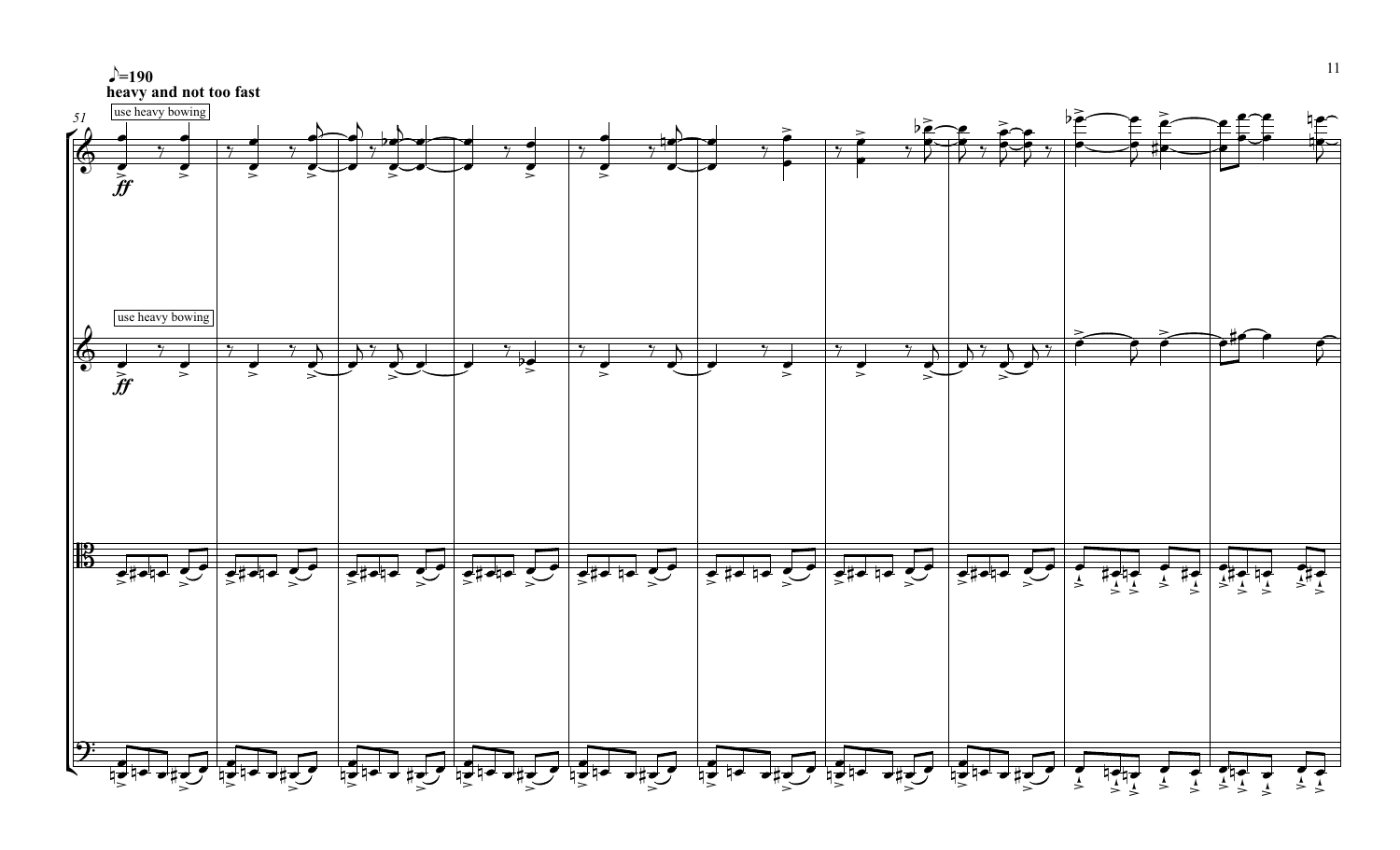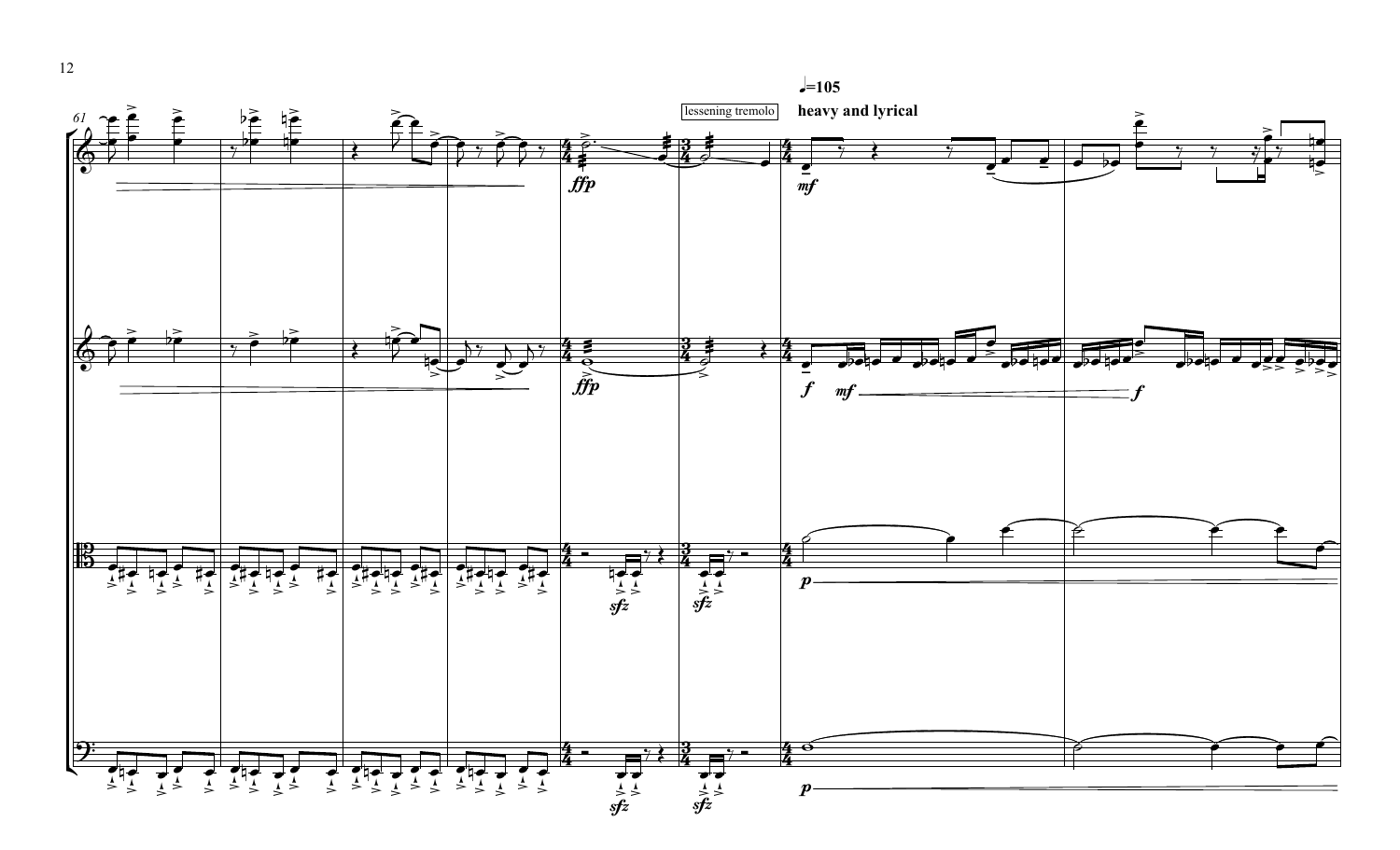

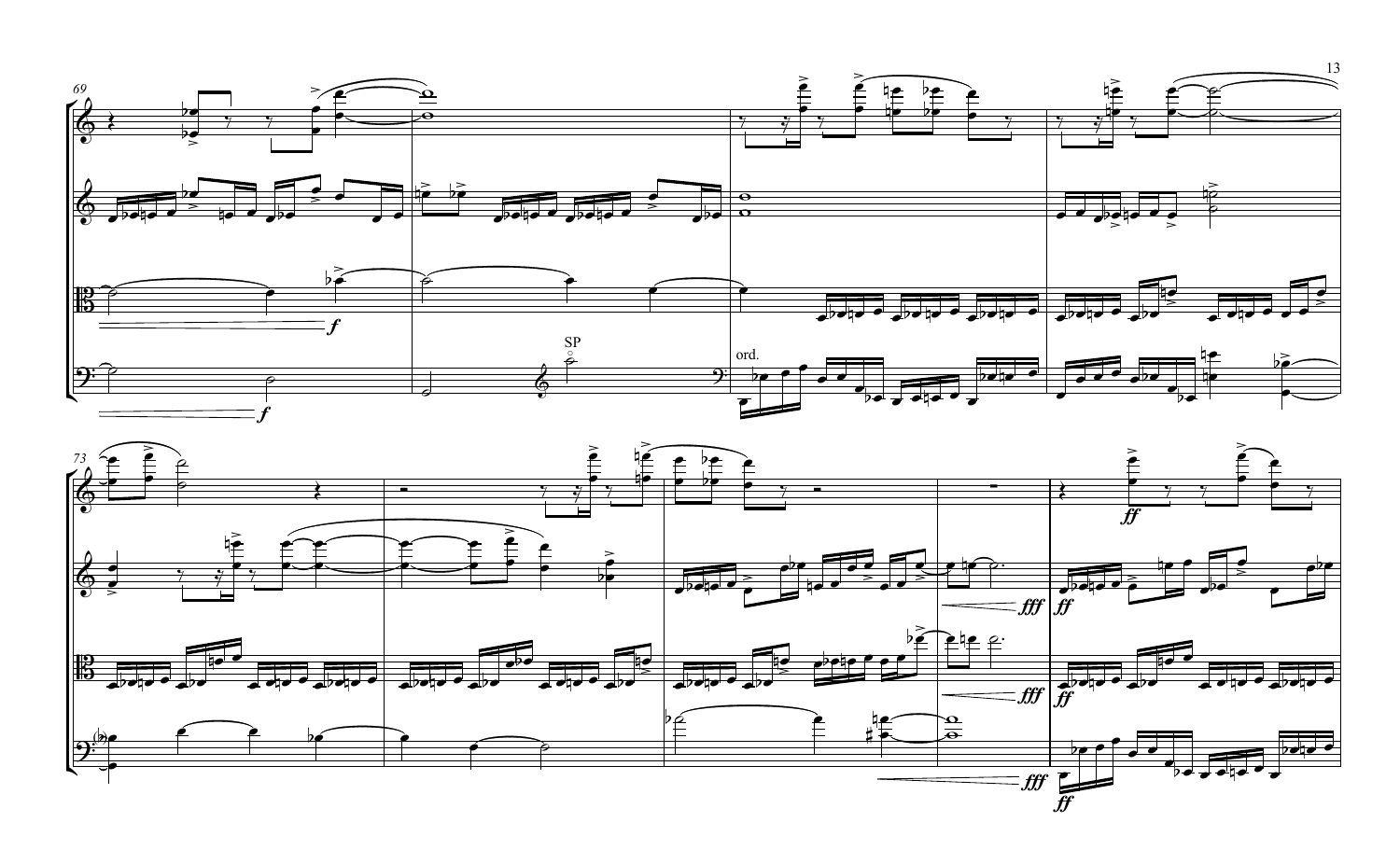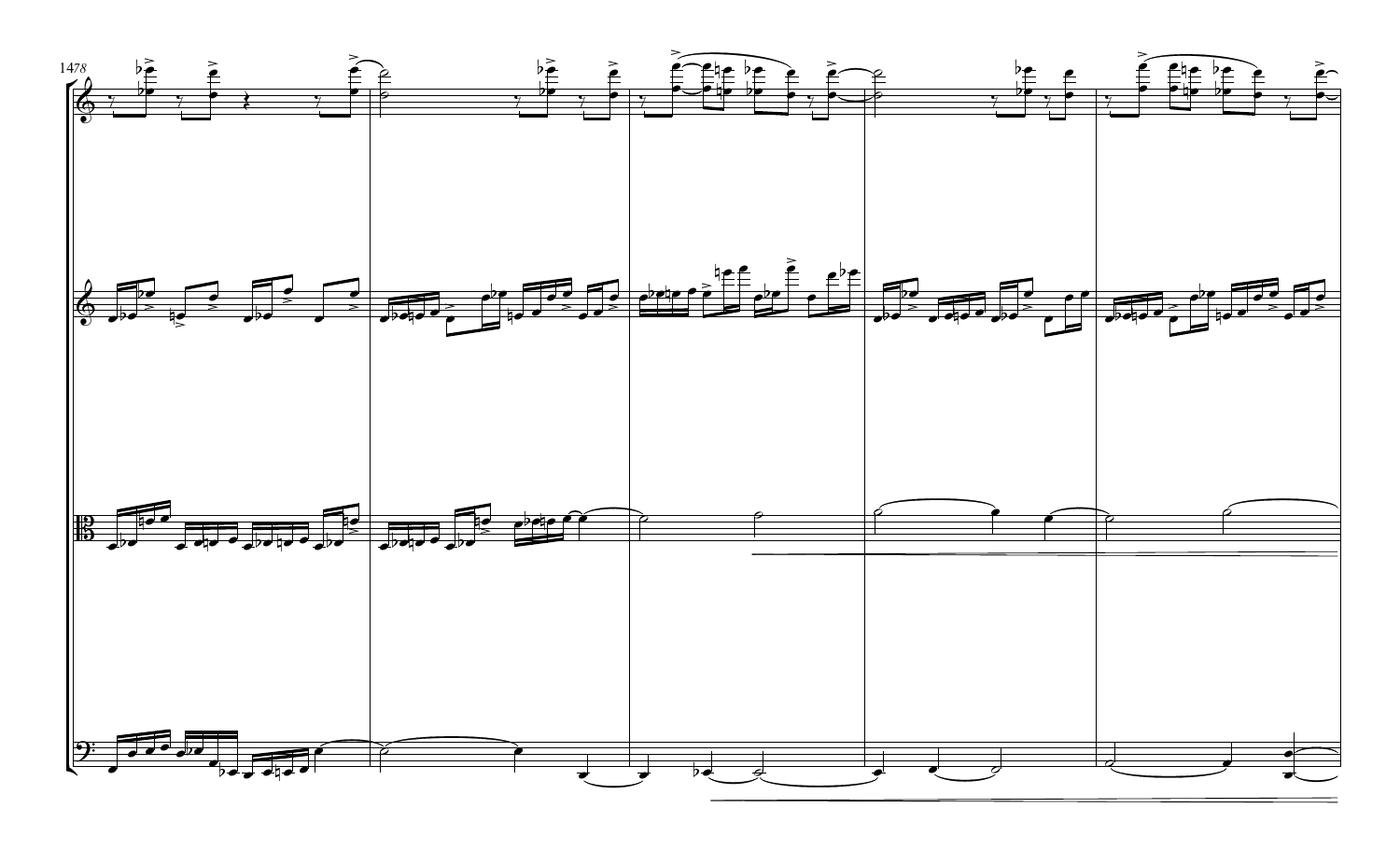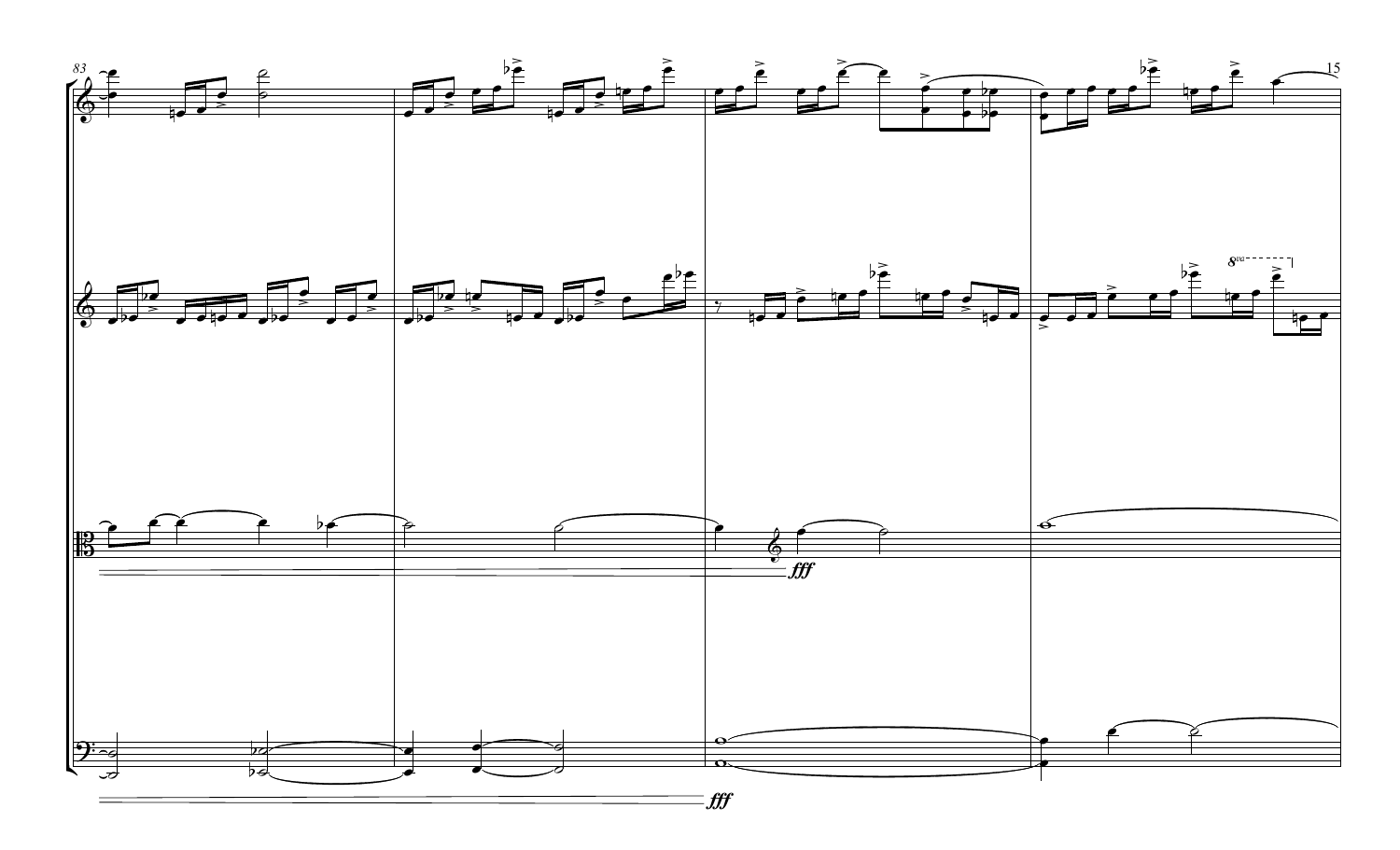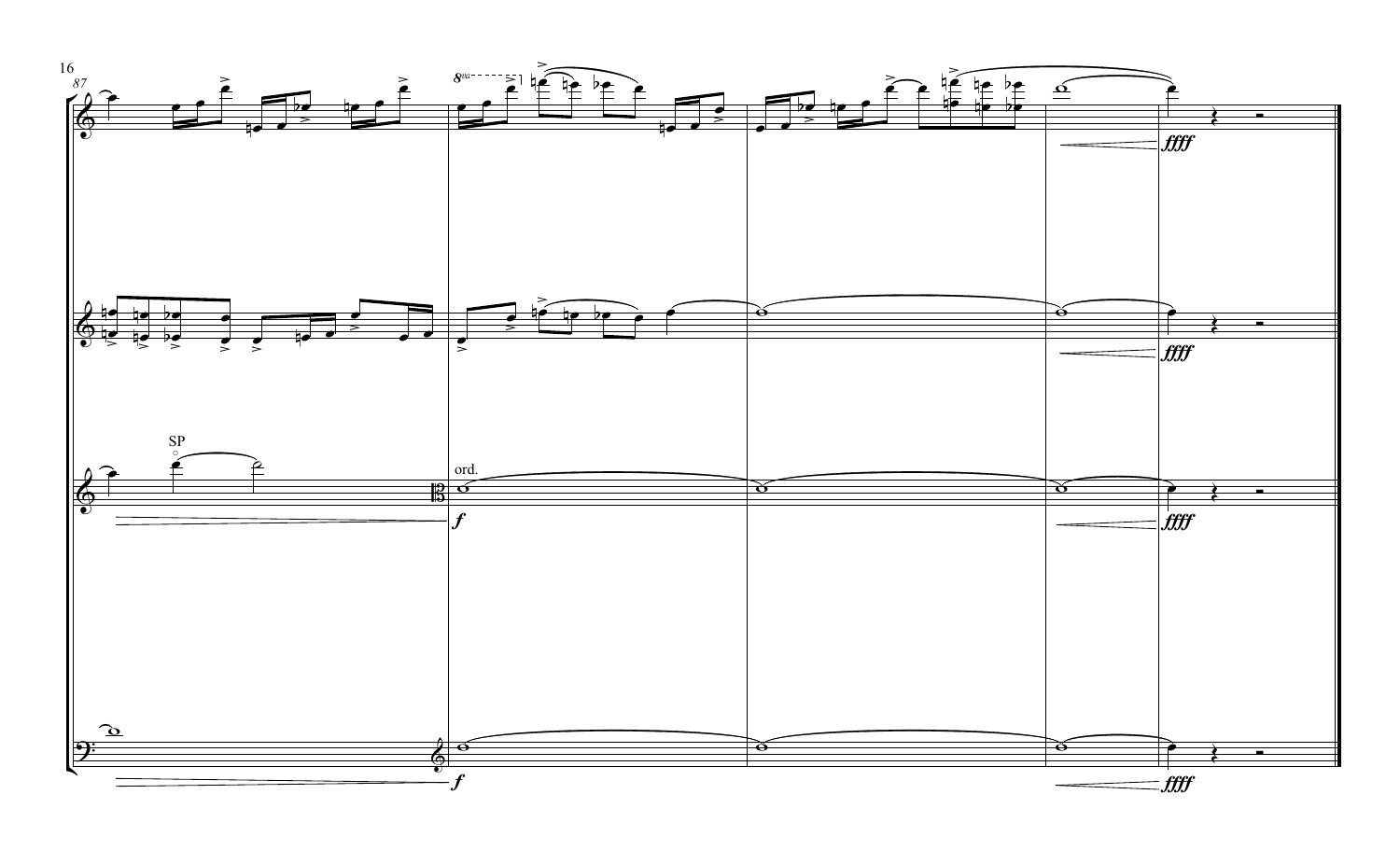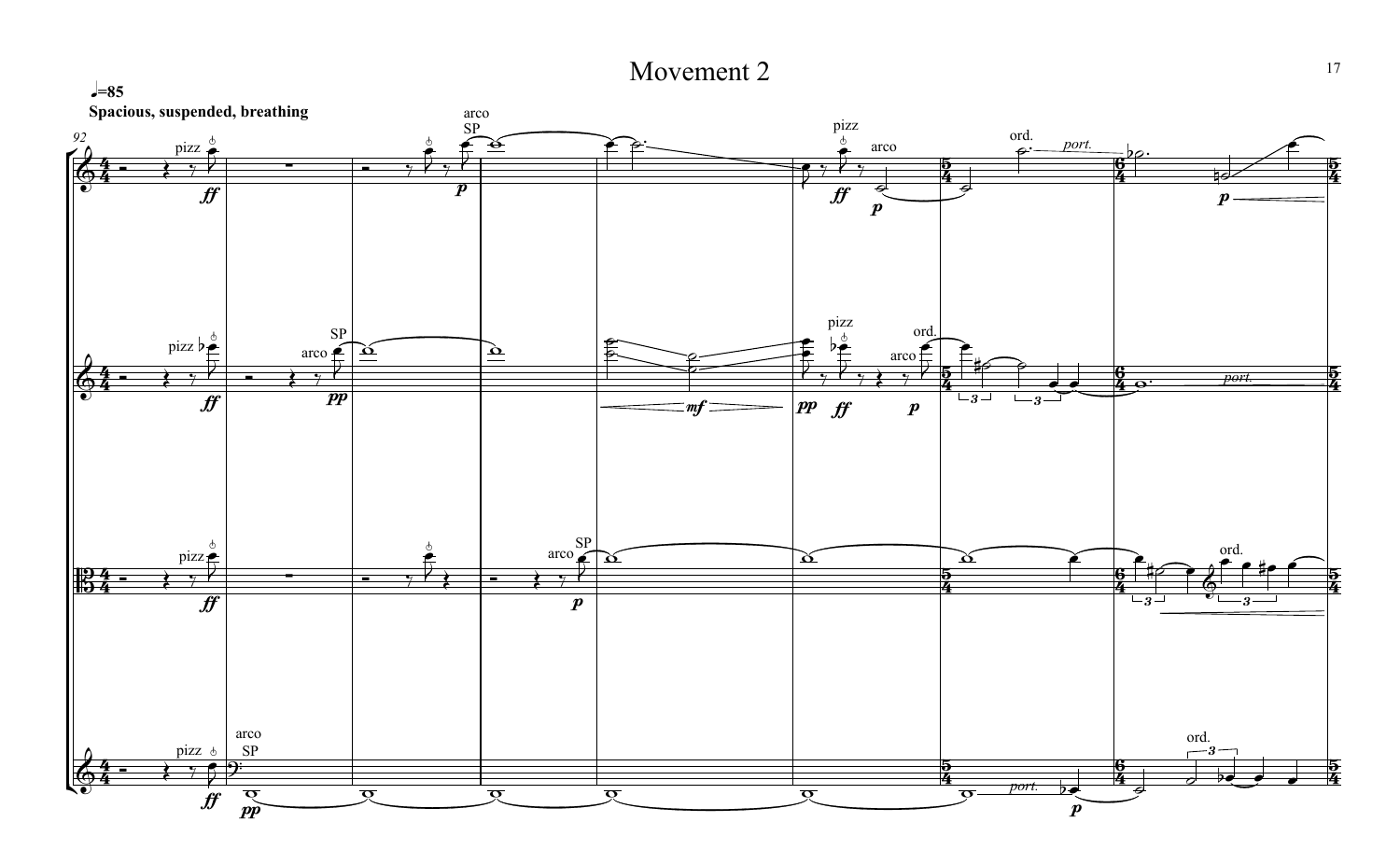

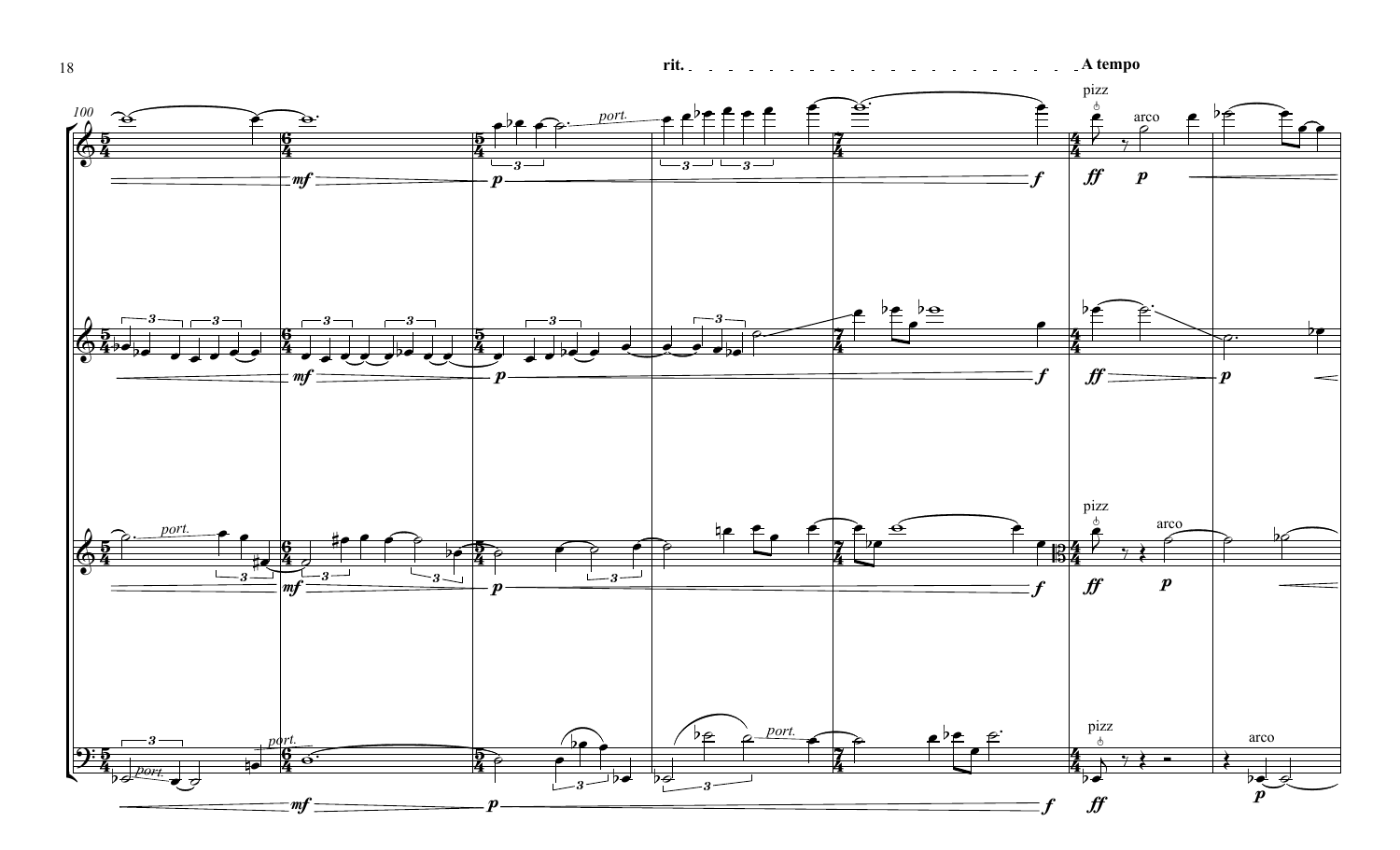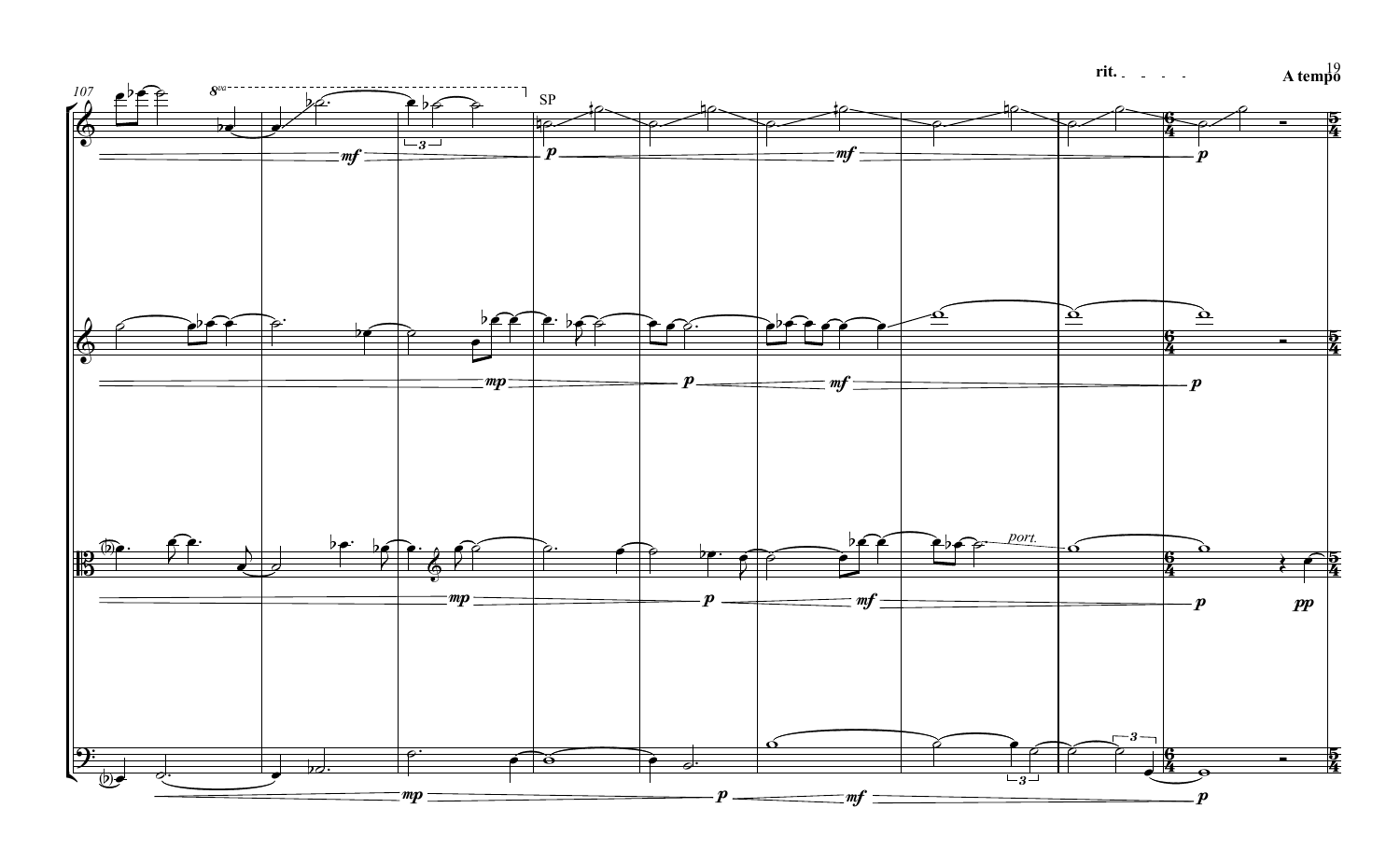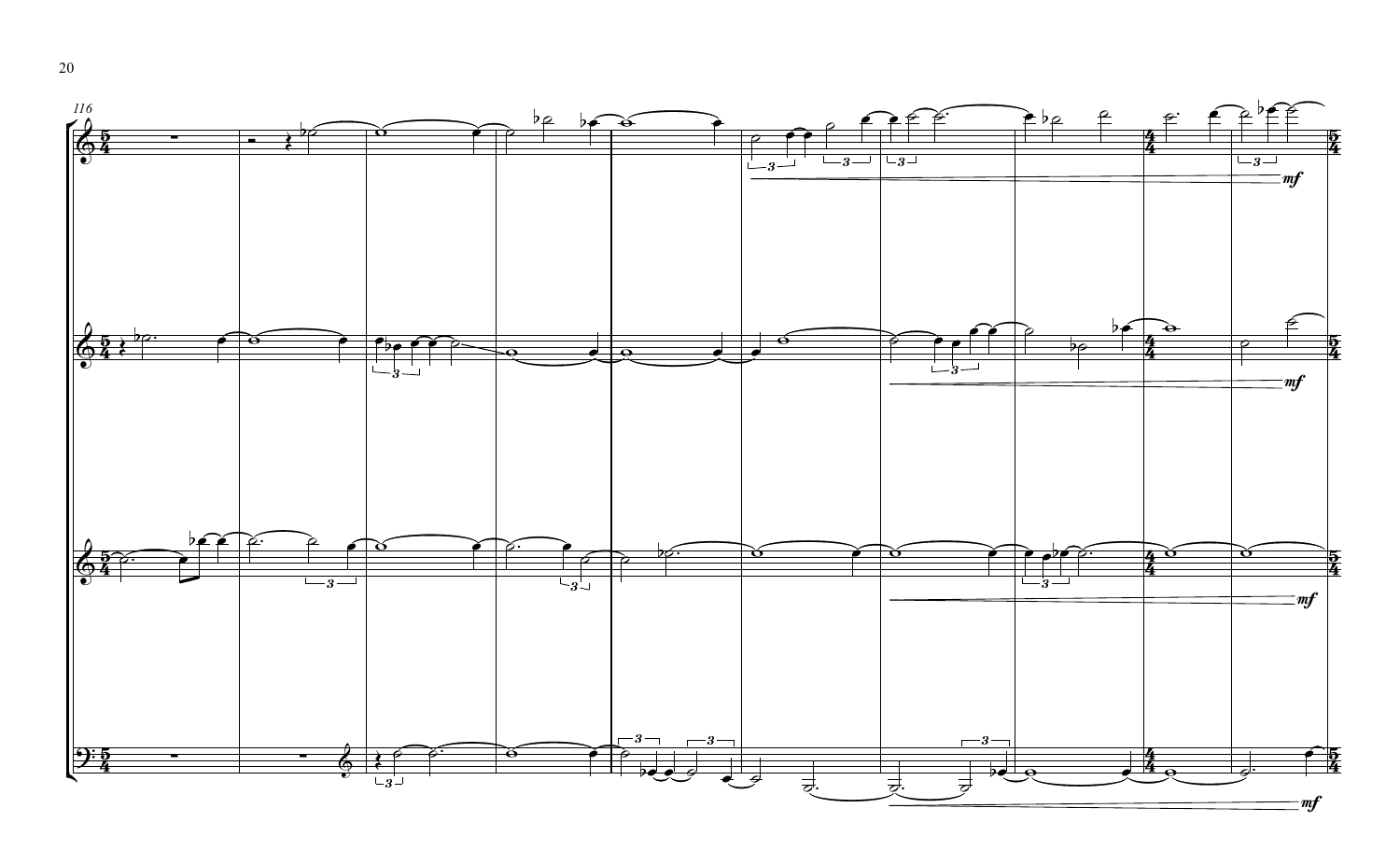

**rit.**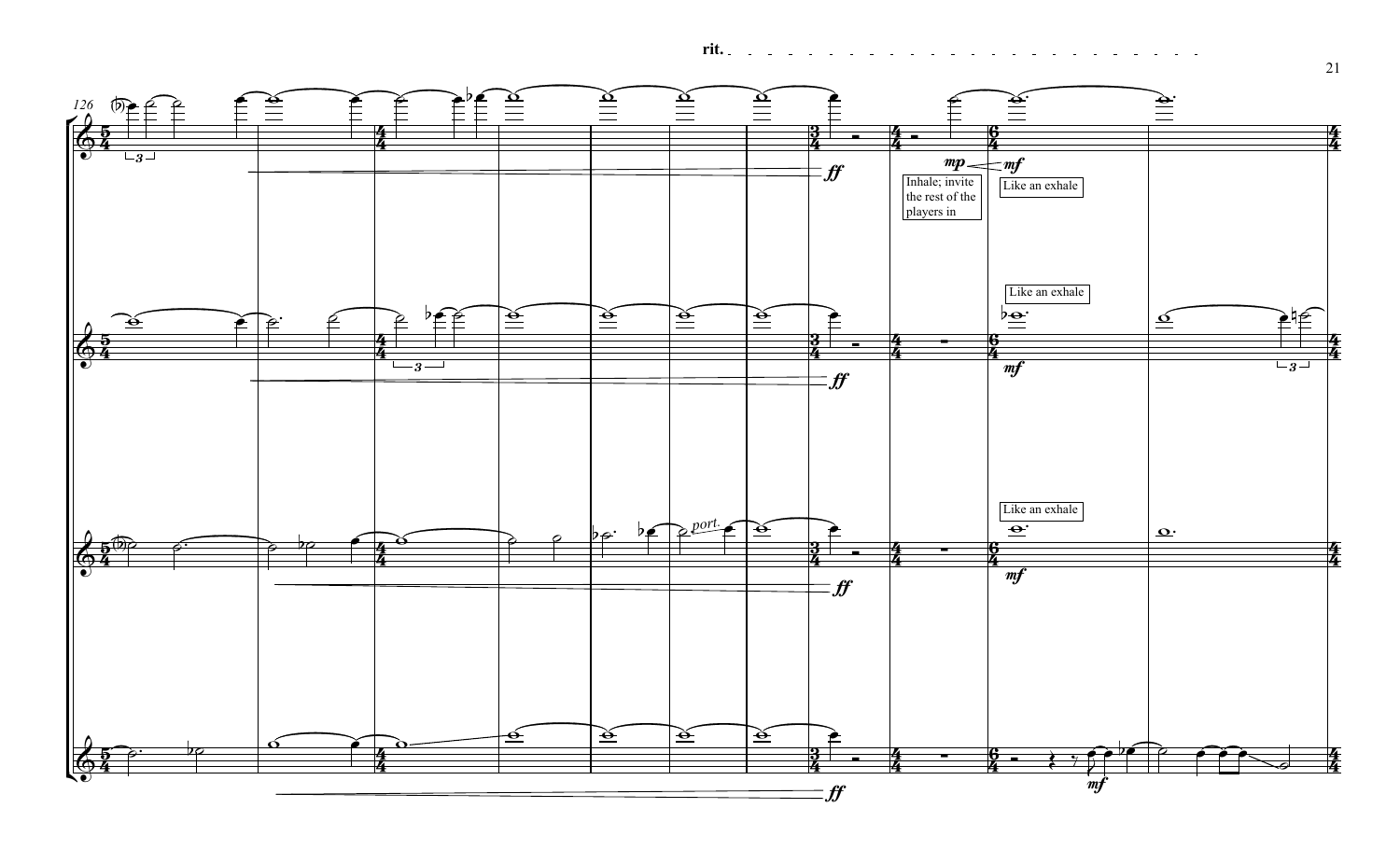

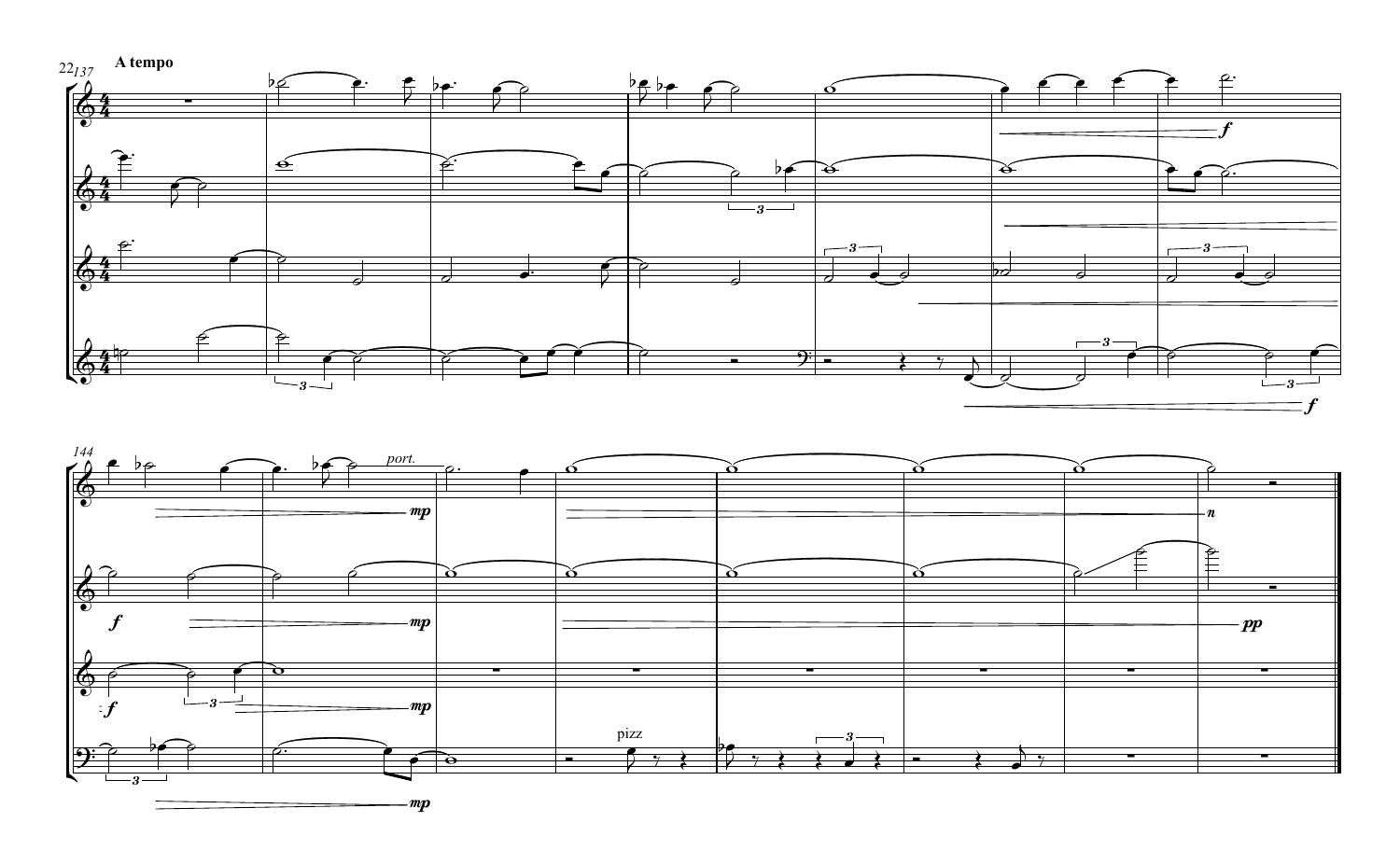

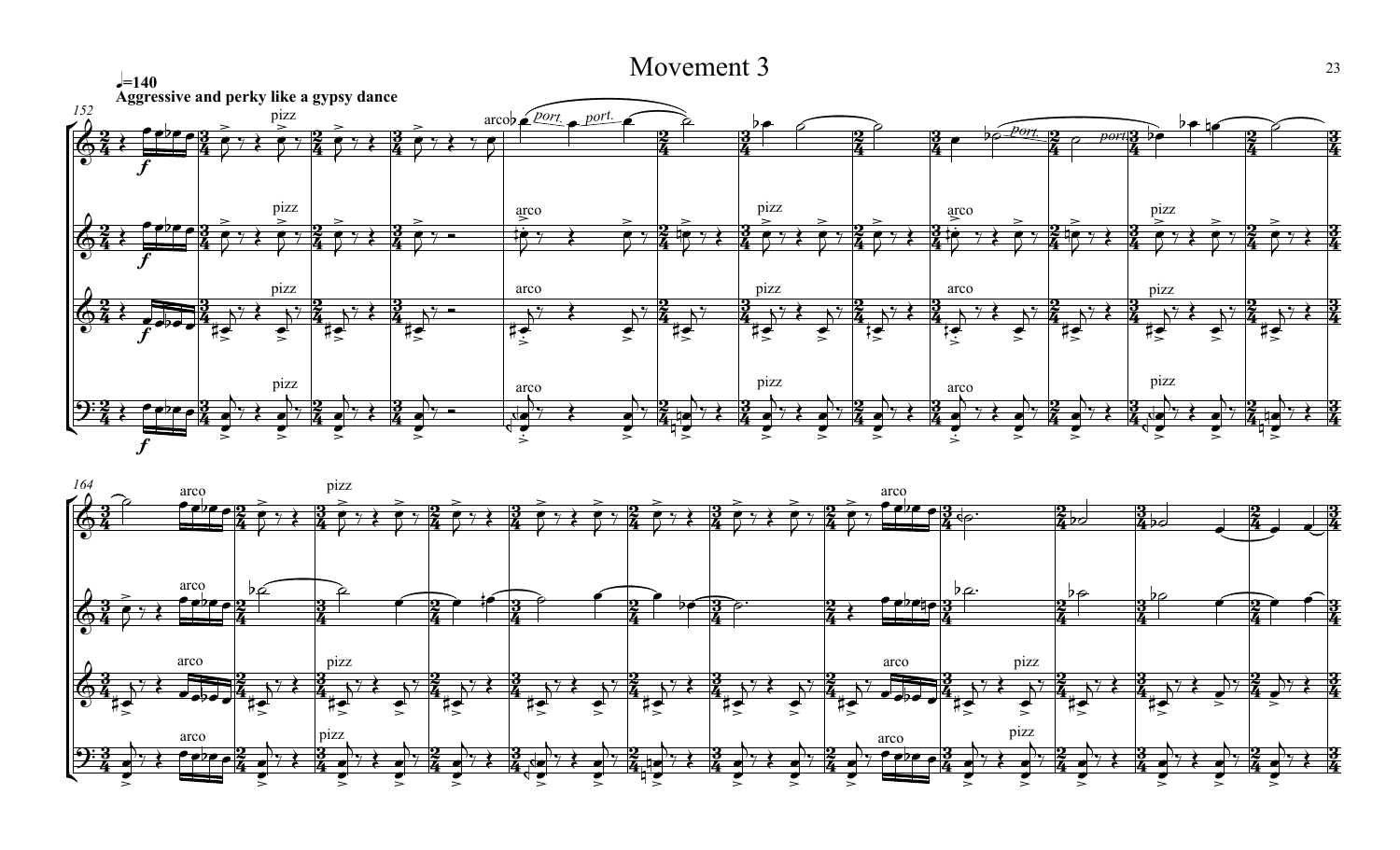

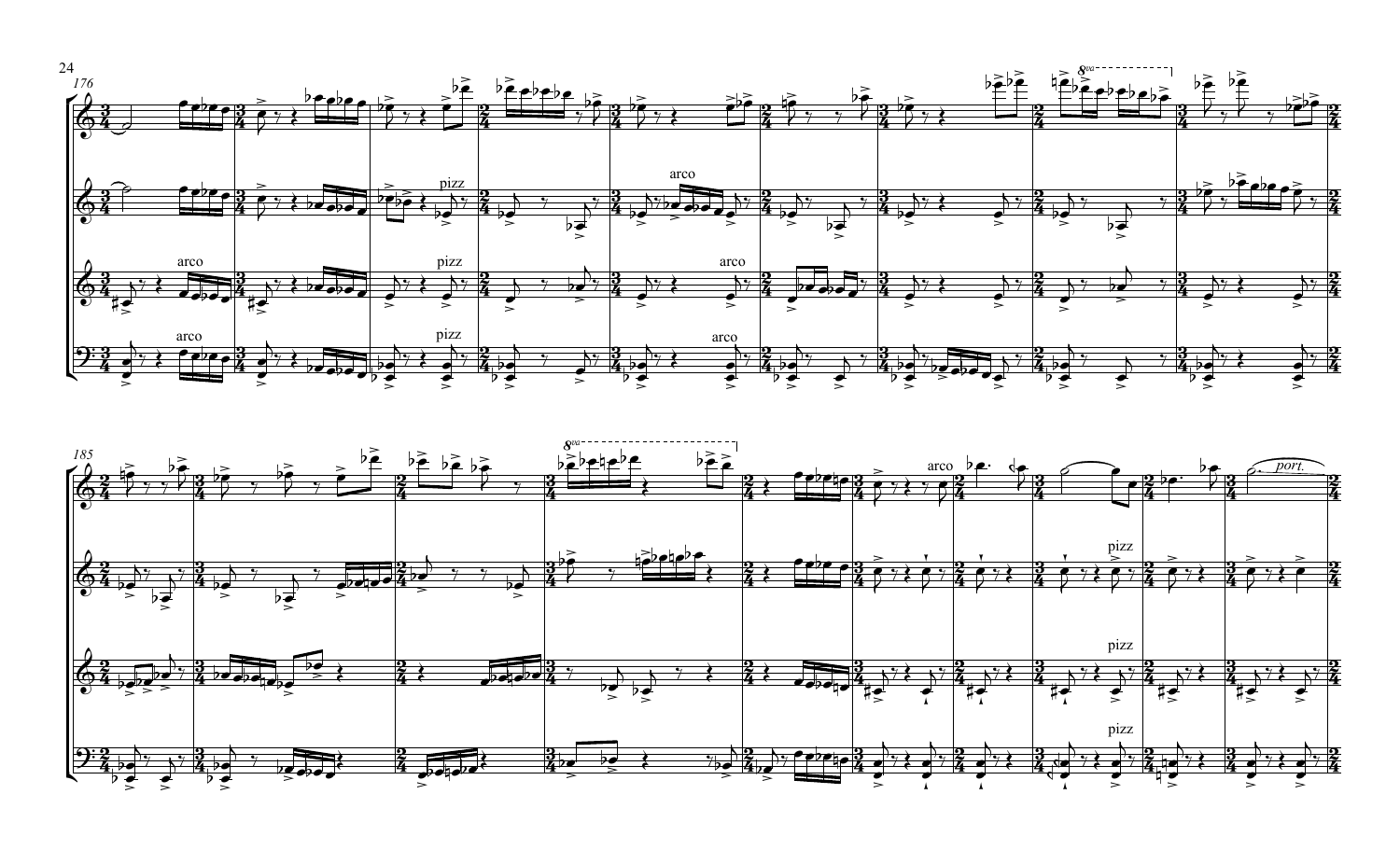

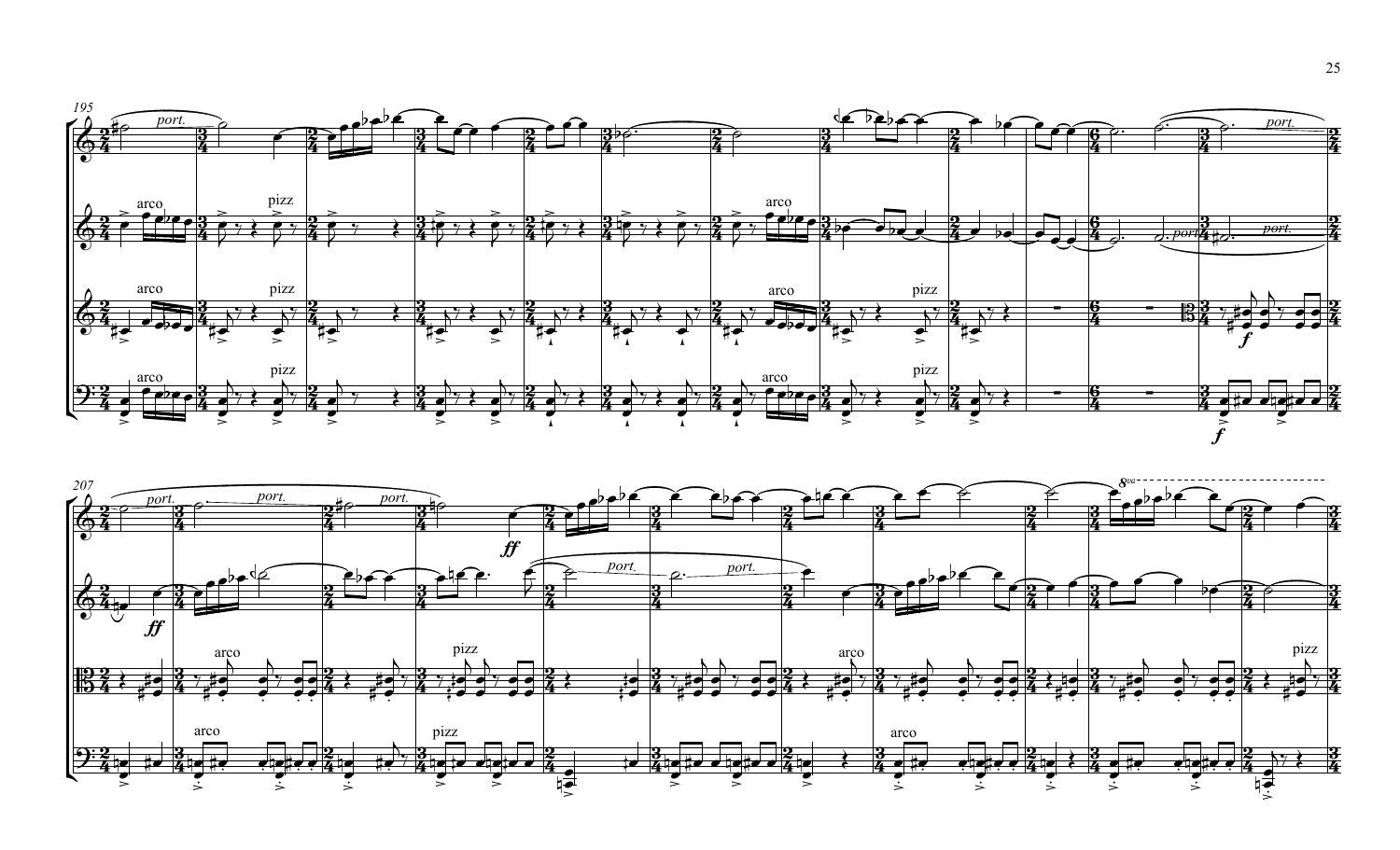

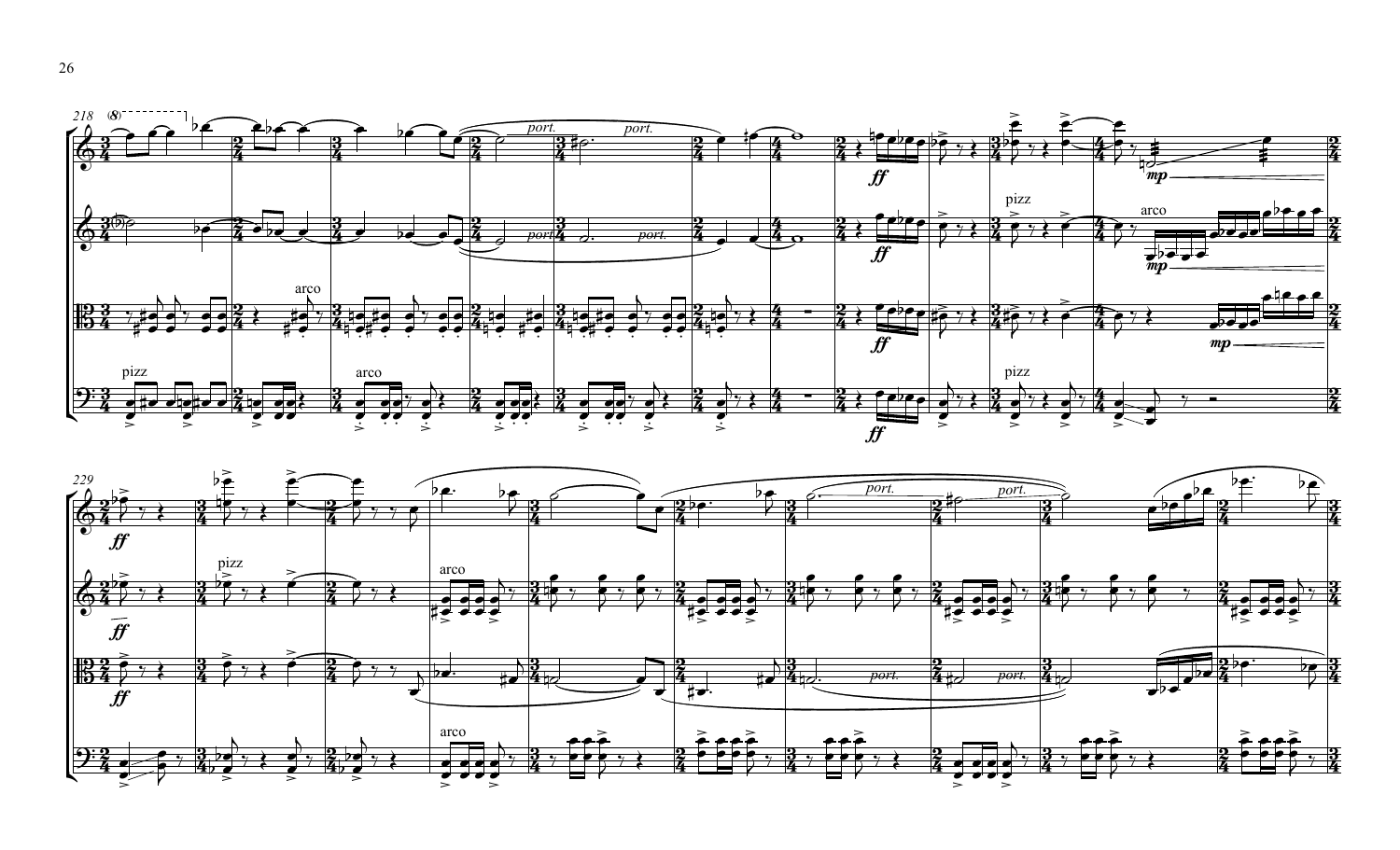

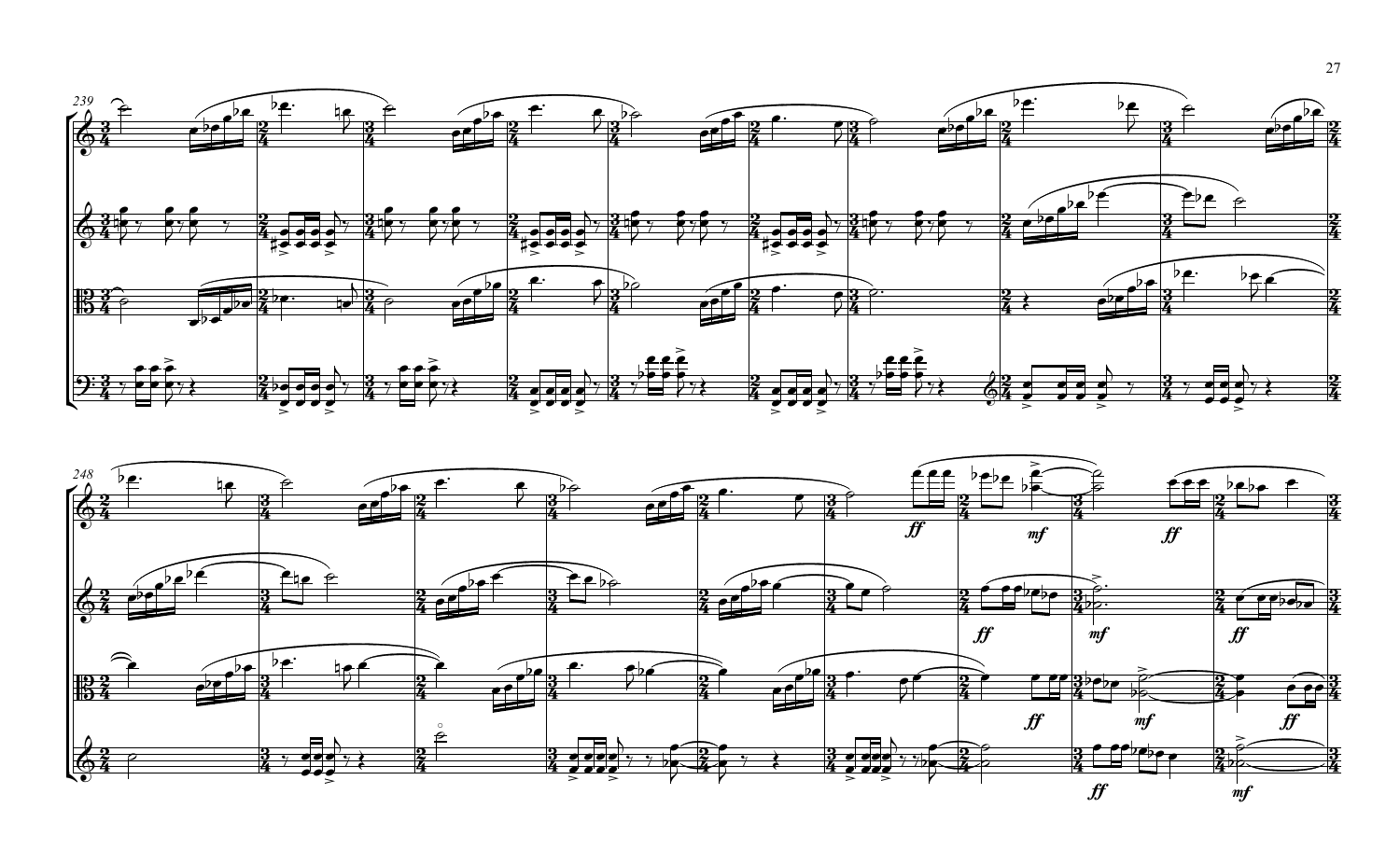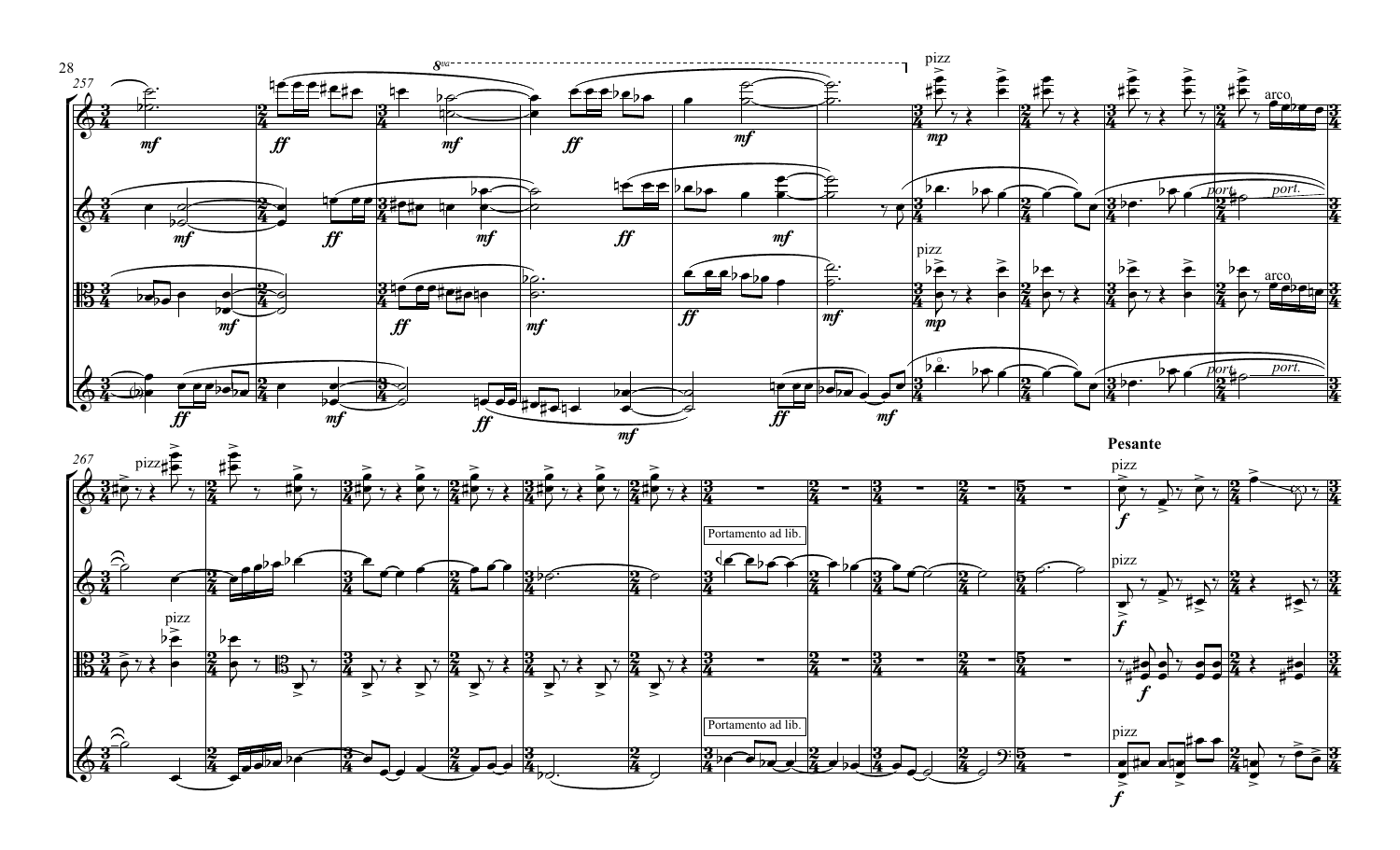

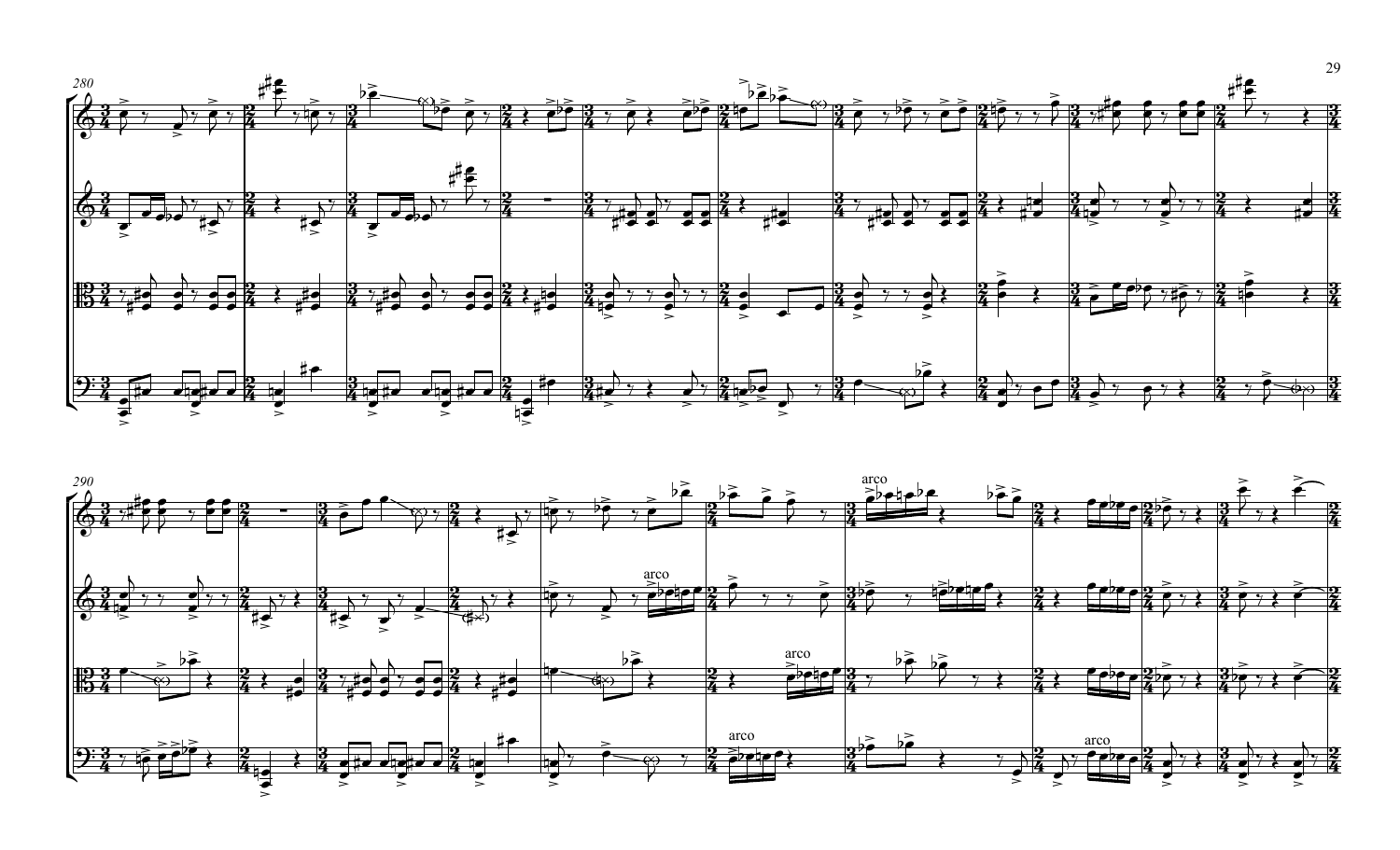

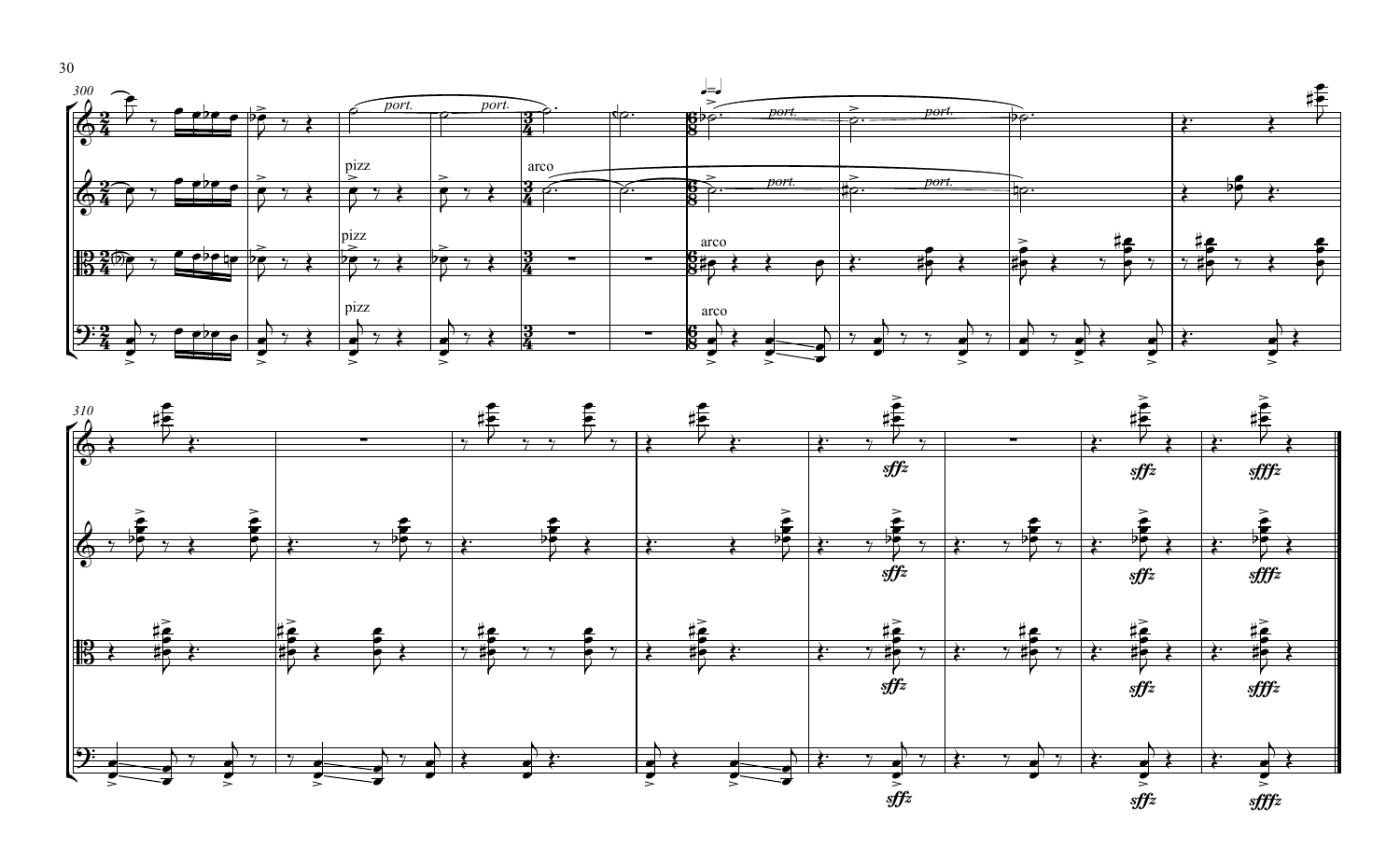### Movement 4



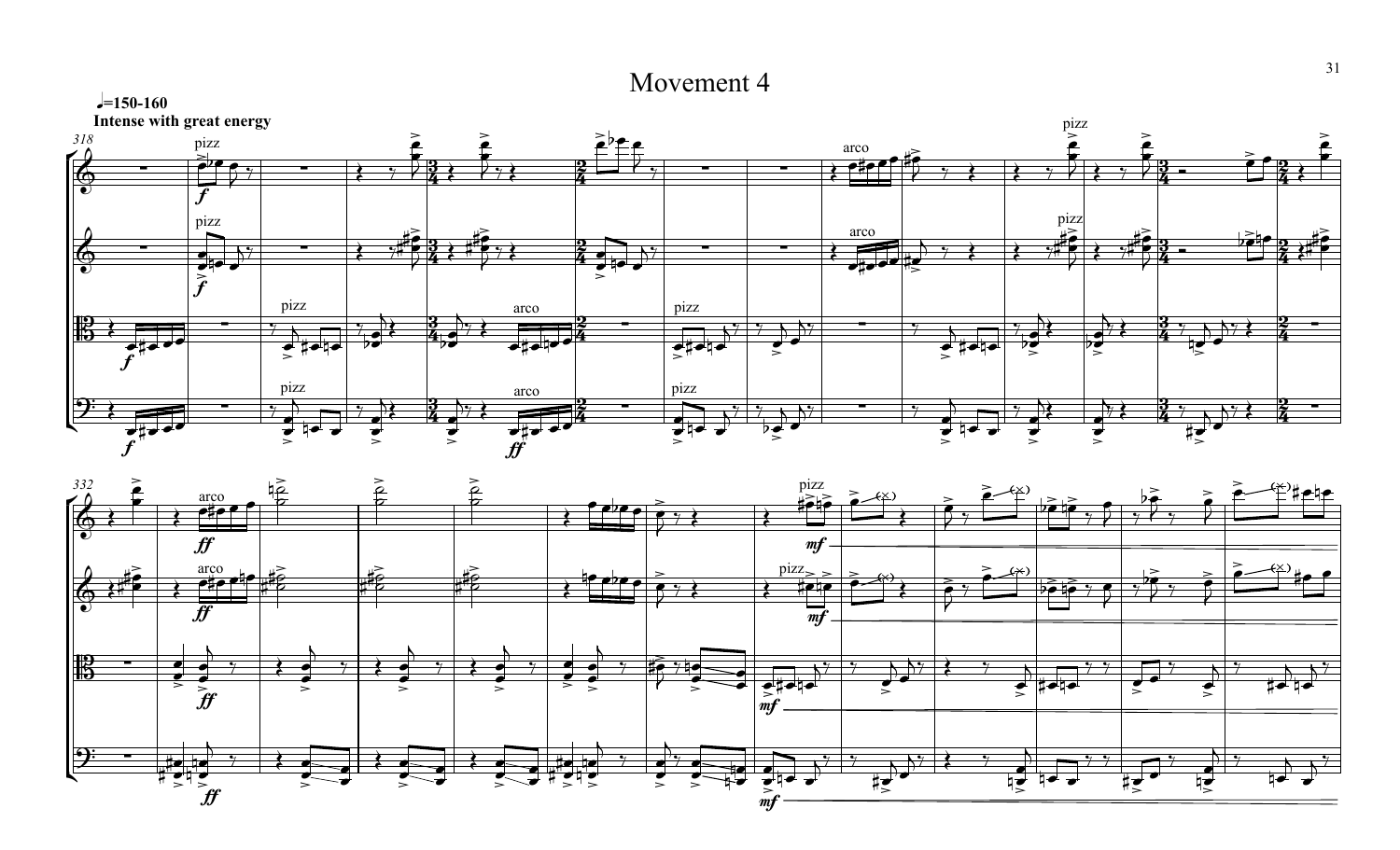

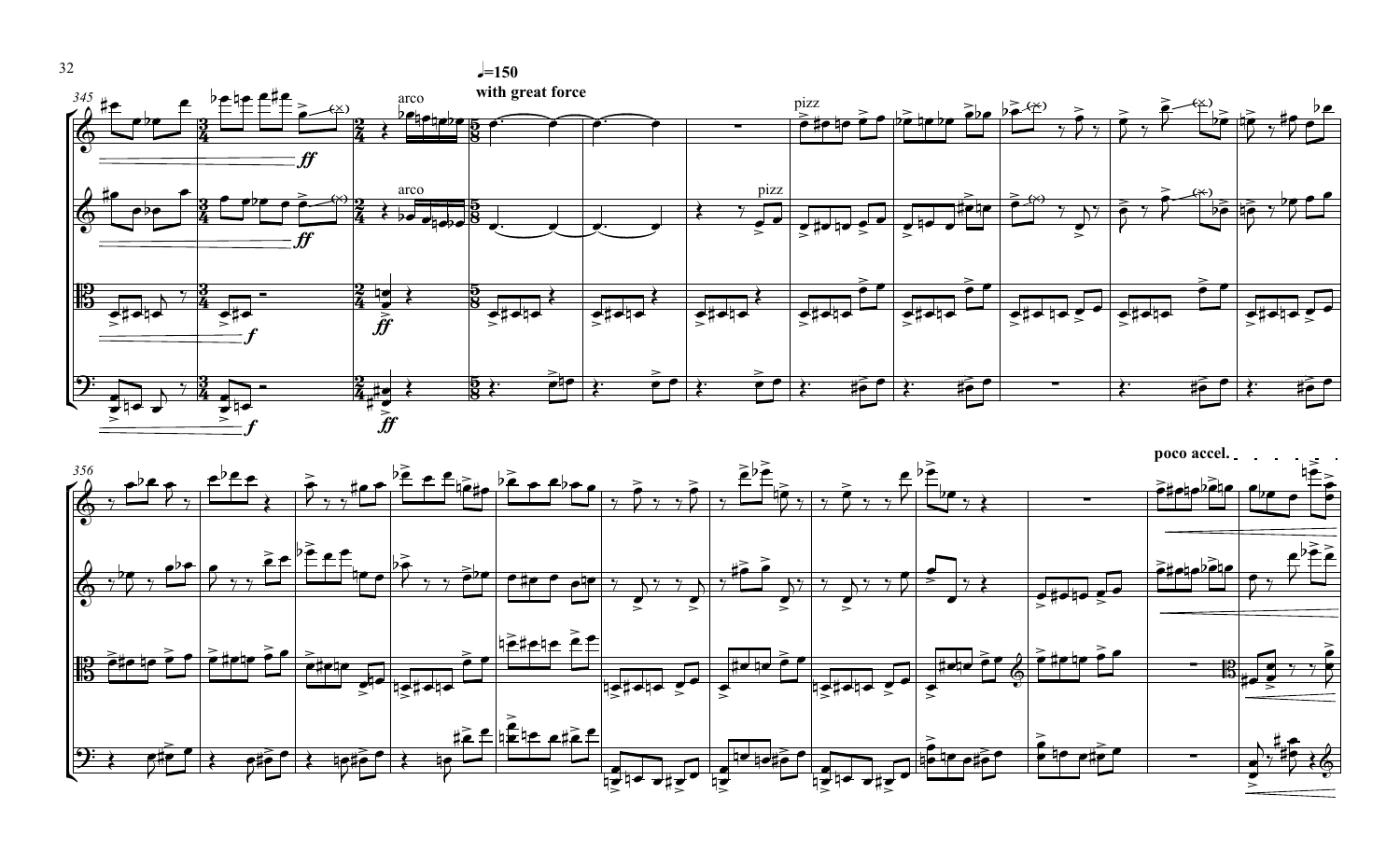

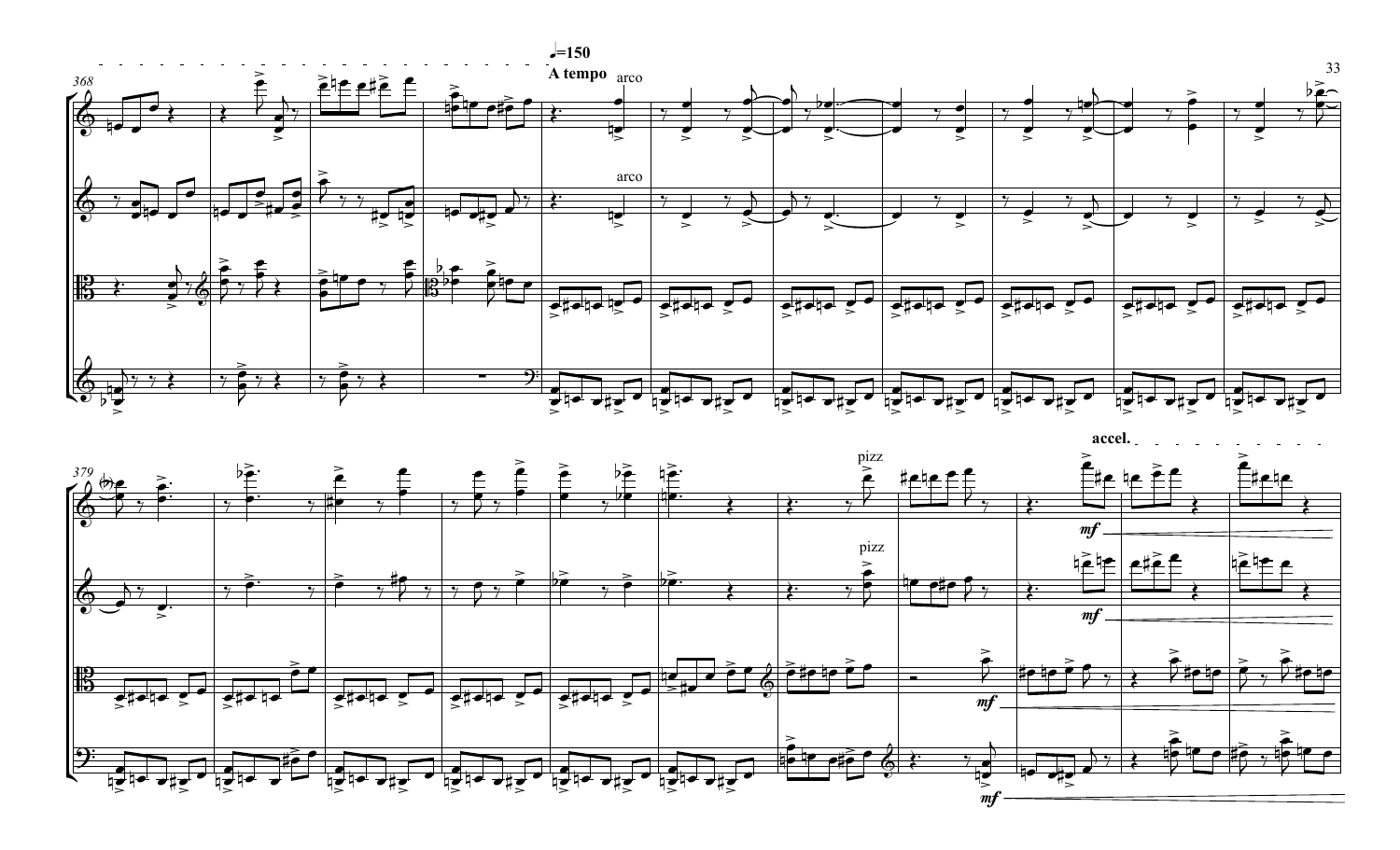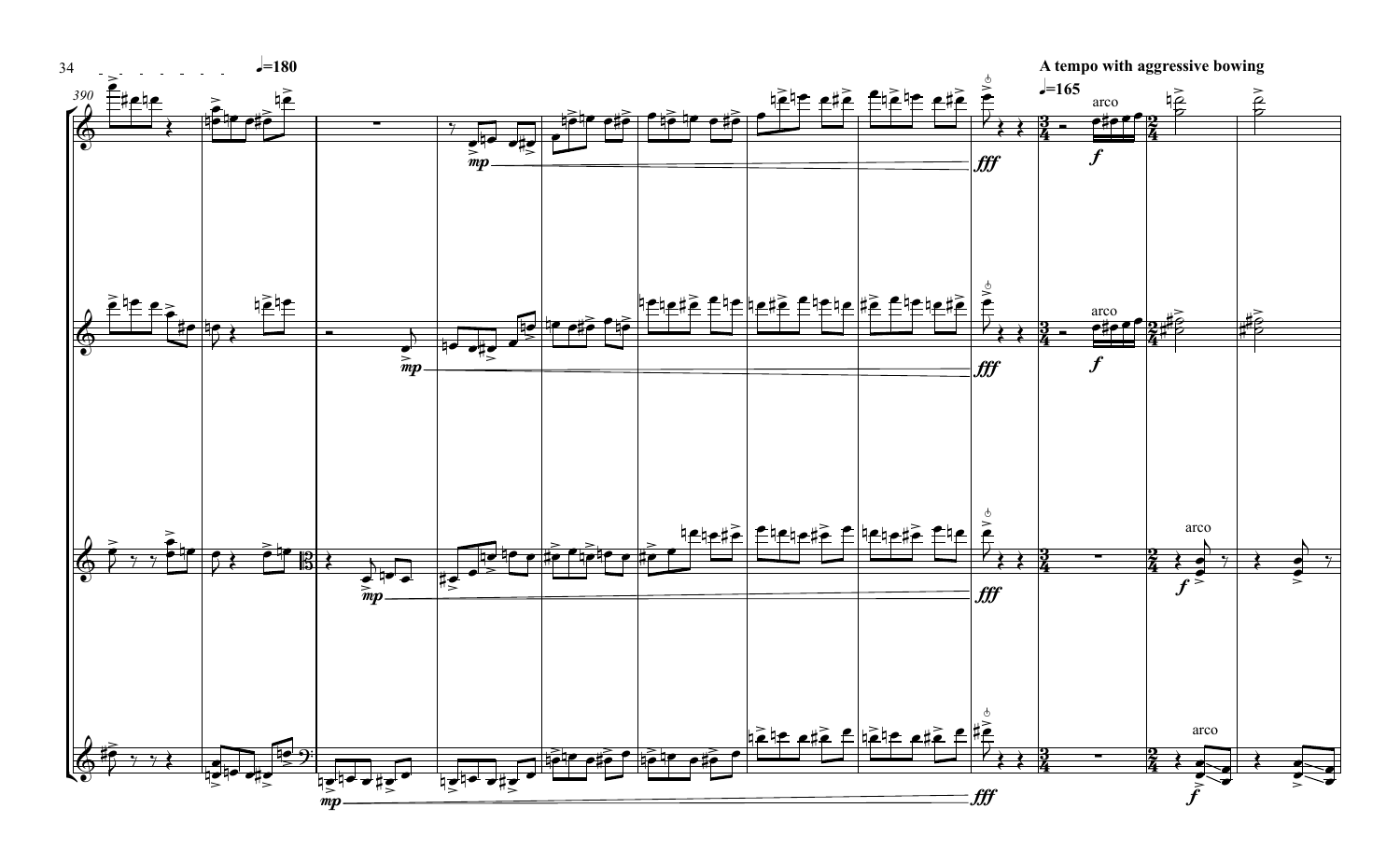